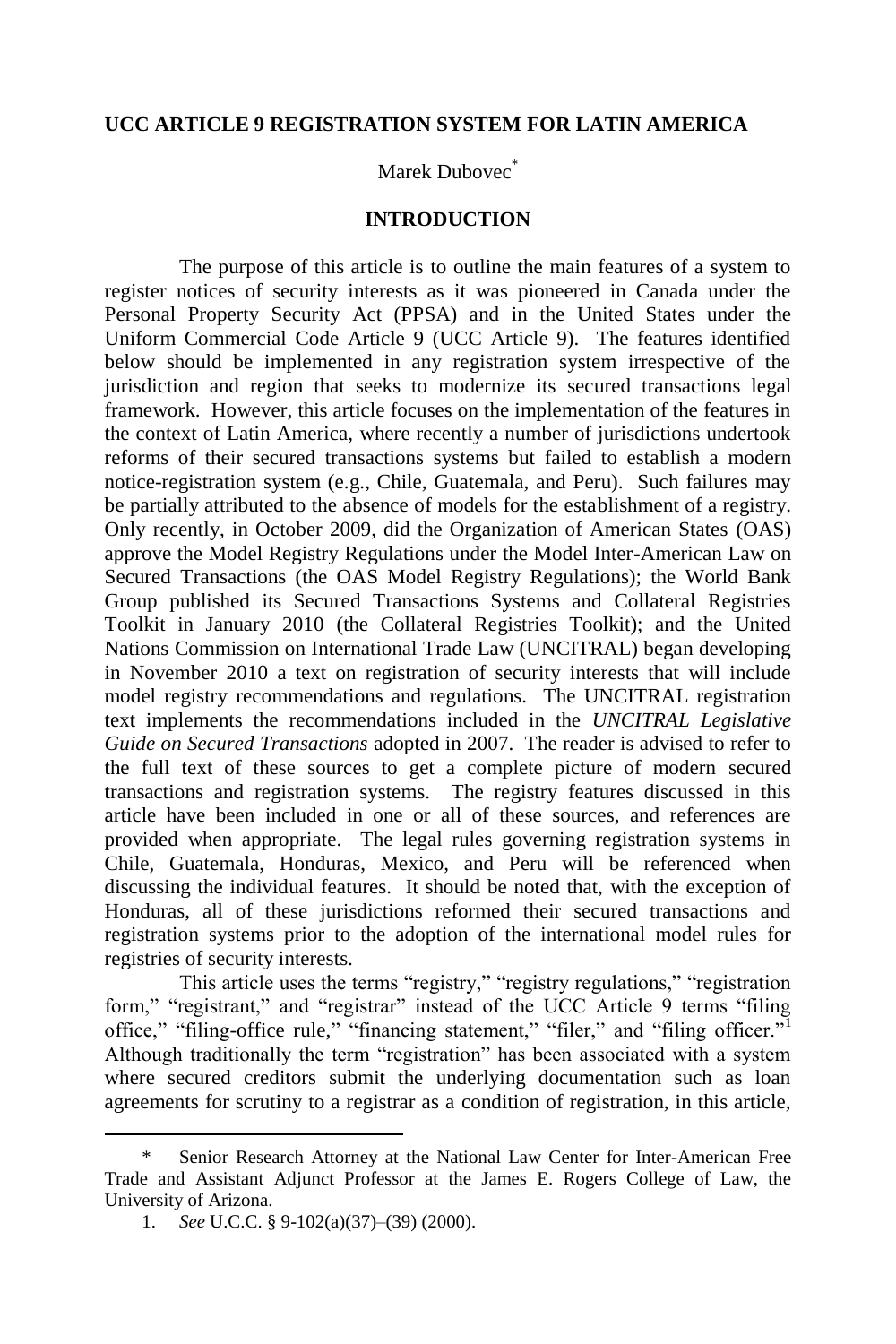<span id="page-1-0"></span>"registration" will be used as a synonym for the term "filing" that has been associated with a system where secured creditors submit a standardized registration form that provides minimal information that is subsequently stored in the registry database without any scrutiny by the filing officer.<sup>2</sup>

#### **A. Transparency**

 $\overline{a}$ 

The types of claims and interests in the debtor's personal property that are subject to notice-registration reflect the substantive secured transactions law. The legislator must make at least two important decisions as to the scope of the law and the registry. First, the law should classify all contractual arrangements whose purpose is to secure an obligation as a secured transaction subject to registration to achieve effectiveness against third parties. Accordingly, security interests, retentions of title, pledges, charges, financial leases, commercial consignments, sales of accounts, and a variety of fiduciary arrangements should be treated as secured transactions subject to registration and compete for priority under a uniform set of rules. The OAS Model Inter-American Law on Secured Transactions (the OAS Model Law) is based on such a functional approach and in Article 1 provides: "A State adopting this Law shall create a unitary and uniform registration system applicable to all existing movable property security devices in the local legal framework, in order to give effect to this Law.‖ This uniform regulatory framework must assign priorities on the basis of the time of registration rather than the type of property right (e.g., ownership trumps limited security interest) or the type of claimant (e.g., judgment creditors have priority over creditors that took a security interest in the debtor's personal property).

The *UNCITRAL Legislative Guide* also prescribes, in Recommendation 8, the implementation of the functional approach, "under which it covers all rights in movable assets that are created by agreement and secure the payment or other performance of an obligation, regardless of the form of the transaction or the terminology used by the parties  $\dots$ . " Peru sought to implement the functional approach and subject security interests, assignments of rights, leases, financial leases, lease-back agreements, consignment contracts, and similar devices to a single regulatory framework.<sup>3</sup> However, the Peruvian approach is somewhat

<sup>2.</sup> *See, e.g.*, U.N. COMM'N ON INT'L TRADE LAW, UNCITRAL LEGISLATIVE GUIDE ON SECURED TRANSACTIONS, U.N. Sales No. E.09.V.12 (2010) [hereinafter UNCITRAL LEGISLATIVE GUIDE]; ORG. OF AM. STATES (OAS), MODEL INTER-AM. LAW ON SECURED TRANSACTIONS (2002), http://www.oas.org/dil/cidip-vi-securedtransactions\_eng.htm [hereinafter OAS MODEL LAW]; OAS Model Registry Regulations under the Model Inter-American Law on Secured Transactions (2009), http://www.oas.org/dil/cidip-vii\_doc\_3- 09\_rev3\_model\_regulations.pdf [hereinafter OAS Model Registry Regulations]; INT'L FIN. CORP., SECURED TRANSACTIONS SYSTEMS AND COLLATERAL REGISTRIES (2010) [hereinafter COLLATERAL REGISTRIES TOOLKIT].

<sup>3.</sup> *See* Ley de la Garantía Mobiliaria, Law No. 28677, art. 2(13), 1 de marzo de 2006, GACETA OFICIAL [hereinafter Peru LGM], *available at* http://www.derecho.usmp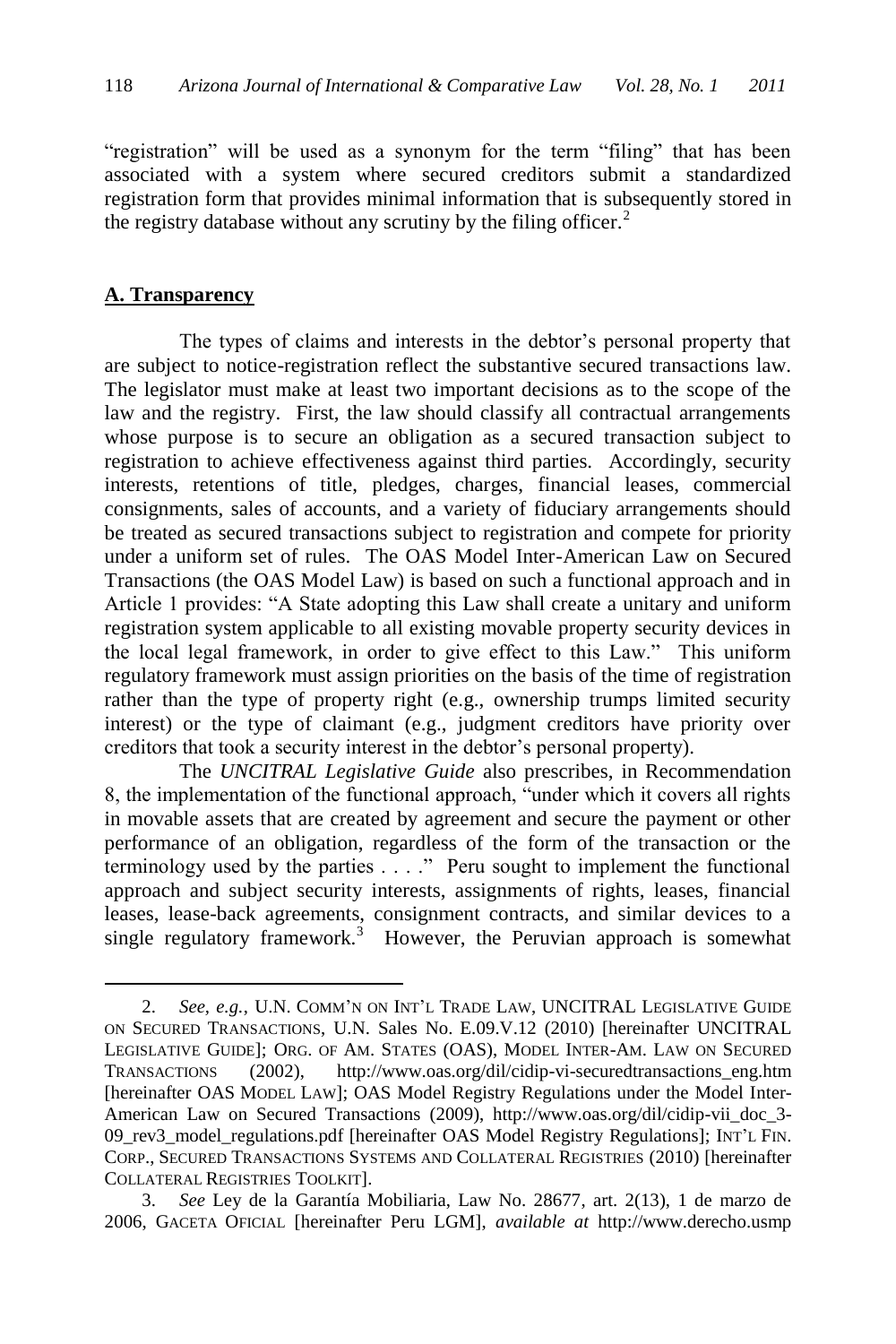unclear because it also subjects purely contractual arrangements such as options to purchase and transactions unrelated to security interests such as the issuance of representative documents of title to registration.<sup>4</sup> Mexico has repeatedly failed to subject all devices whose function is to secure an obligation to a single regulatory framework. Recently, it reformed its legal framework and established a unique secured transactions registry (*Del Registro Único de Garantías Mobiliarias*).<sup>5</sup> Nevertheless, it remains unclear whether all rights in the debtor's property created contractually are subject to registration.<sup>6</sup> For instance, notification of the account debtor renders transfer of receivables under a factoring arrangement effective against third parties without the requirement of registration.<sup>7</sup> Chile has also failed to provide for a single regulatory and registration framework for all security devices. For instance, with regard to receivables financing, the Law on Non-Possessory Pledges applies to security interests in accounts receivable, Article 1902 of the Civil Code regulates outright assignments of debts, and a special law governs factoring of debts.<sup>8</sup> Chile has even established a special registry for the registration of interests in electronic invoices.<sup>9</sup> In contrast to Chile, Mexico, and Peru, Guatemala, and Honduras have clearly set out the scope of their respective secured transactions laws to classify all devices that function to secure performance of an obligation as a security interest.<sup>10</sup>

.edu.pe/instituto/revista/articulos/LEY\_N\_28677\_DE\_GARANTIA\_MOBILIARIA.pdf. Formal requirements for the registration of security interests are set forth in Reglamento de Inscripciones del Registro Mobiliario de Contratos Vinculado con Registros Jurídicos de Bienes Muebles, Resolution No. 142-2006, 25 de mayo de 2006, arts. 68–77 [hereinafter Peruvian Registry Regulations], *available at* http://www.sunarp.gob.pe/Publicaciones .asp?ID=365.

4. *See* Peru LGM art. 32(3).

 $\overline{a}$ 

5. *See* Código de Comercio [CCo.] [Commercial Code], art. 32 bis, Diario Oficial de la Federación [DO], 7 de Octubre de 1889, *available at* http://www.diputados.gob .mx/LeyesBiblio/ pdf/3.pdf (Mex.); Reglamento del Registro Público de Comercio, ch. V, DO, 23 Septiembre de 2010 [hereinafter Mexican Registry Regulations], *available at*  http://www.siger.gob.mx/siger/RRPC18.htm.

6. The Mexican Commercial Code provides that security interest includes mercantile juridical acts that create, modify, transfer, or cancel a special privilege or the right of retention over personal property. *See* CCo. art. 30 (Mex.). However, the Commercial Code does not define "special privilege" or the "right of retention."

7. *See* Ley General de Títulos y Operaciones de Crédito [LGTOC] [Mexican General Law on Securities and Credit Operations], art. 426, DO, 27 de Agosto de 1932, *available at* http://www.diputados.gob.mx/LeyesBiblio/pdf/145.pdf.

8. *See* CÓDIGO CIVIL [CÓD. CIV], arts. 1902, 2384; Law No. 19983, Diciembre 15, 2004, Diario Oficial [D.O.] (the Chilean factoring law) (Chile).

9. *See* REGISTRO ELECTRÓNICO DE CESIÓN DE CRÉDITOS, https://palena.sii.cl/rtc/ RTC/RTCMenu.html (last visited Dec. 20, 2011).

10. Ley de Garantías Mobiliarias, Decree No. 182-2009, art. 2, 28 de enero del 2010, DIARIO OFICIAL [D.O.] [hereinafter Honduran LGM], *available at* http://www.ahiba.hn/ component/docman/doc\_download/12-ley-de-garantias-mobiliarias; Ley de Garantías Mobiliarias, art. 7, Decree No. 51-2007, 16 de noviembre de 2007, DIARIO OFICIAL [D.O.] (Guat.), *available at* http://www.rgm.gob.gt/ documentos/LRGM51\_2007.pdf.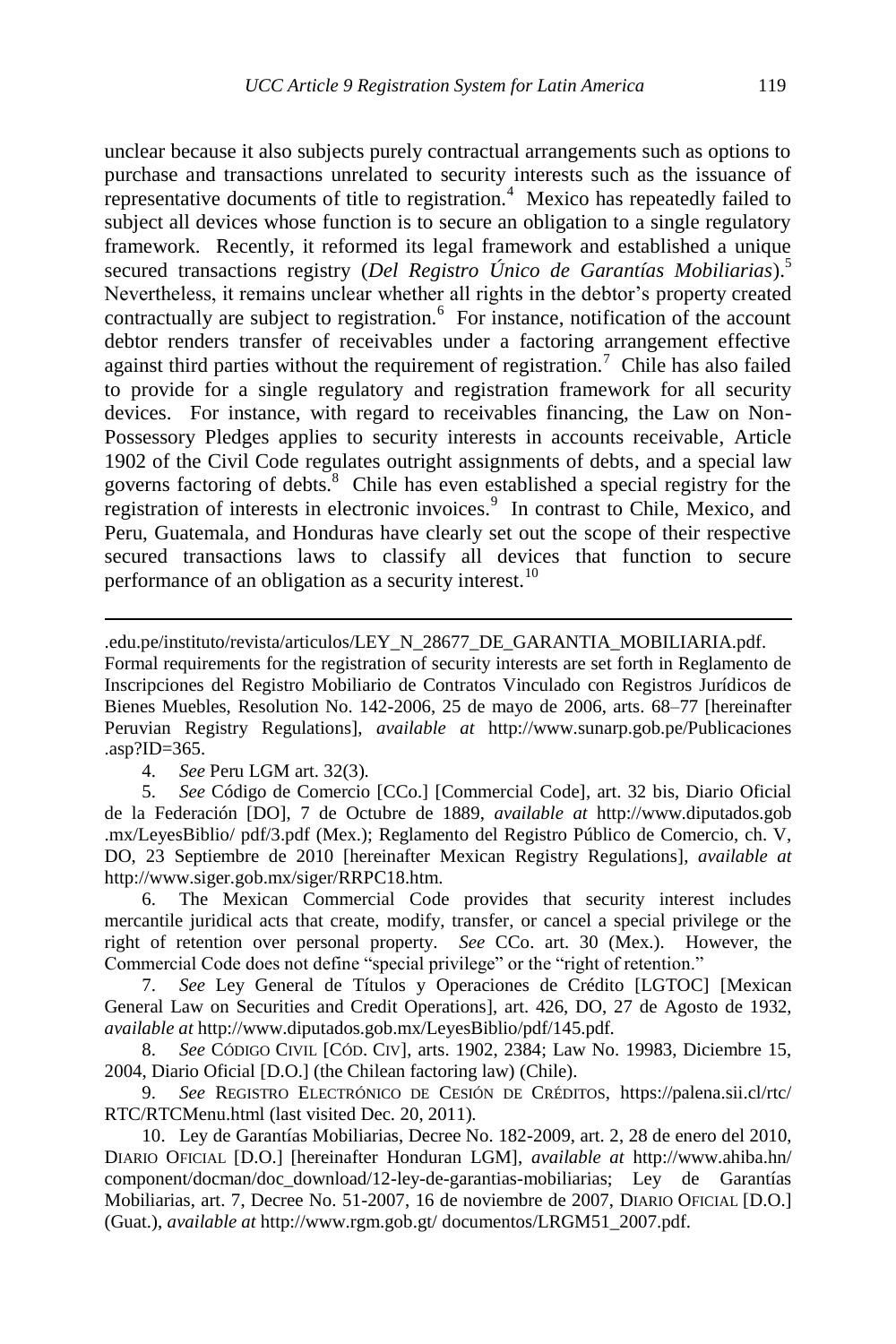The second decision that the legislator must make relates to nonconsensual interests in the debtor's property such as tax and judgment liens. In many jurisdictions, such liens enjoy super-priority, even over previously registered notices of security interests. They become effective against third parties by levy, i.e., when the lien holder or a sheriff repossesses the debtor's property without notifying secured creditors or having to register a notice in the registry of security interests. Clearly, non-consensual liens are created by operation of law and should not be subject to the creation requirements of the secured transactions law that applies only to contractual arrangements.<sup>11</sup> However, liens should be subject to the rules on registration and priorities included in the secured transactions law and compete under the same rules for priority against other creditors.

Recommendation 84 of the *UNCITRAL Legislative Guide* subordinates the rights of judgment creditors to the rights of secured creditors that were made effective against third parties before the judgment creditor took the necessary steps to render its lien effective against third parties. Article 32 bis 5 of the Mexican Commercial Code provides that judicial and administrative decisions that affect a person's property are susceptible to registration. Accordingly, unregistered judicial liens are subordinate to security interests, notices of which were previously registered.<sup>12</sup> The Mexican Registry Regulations use different terminology for consensual security interests, notices of which are "registered," and non-consensual liens created by administrative or judicial decisions, notices of which are "annotated" in the registry of security interests.<sup>13</sup> Honduras chose a straightforward solution and subjected all judicial and administrative claims in the debtor's personal property to the priority rules of the secured transactions law. Pursuant to Article 50, for such non-consensual claims to get priority over security interests, they must be registered, and the date of registration will determine their respective priority.

If jurisdictions subject non-consensual liens to the registration and priority rules of the secured transactions law, the registration system must provide for a mechanism to register a notice of such liens. The jurisdiction may provide special registration forms for notices of non-consensual liens or include special fields to indicate the nature of liens and security interests in the standard registration form. For instance, in California, judgment creditors must fill out and submit a special "Notice of Judgment Lien."<sup>14</sup> The registration system and forms used to submit information to the registry may also include a special field with

<sup>11.</sup> See Commentary, UNCITRAL LEGISLATIVE GUIDE, *supra* note [2,](#page-1-0) at 35 ("As the basic purpose of the Guide is to promote access to secured credit, its recommendations deal primarily with security rights created by agreement. It does not directly address issues relating to encumbrances that arise by statute or judicial process.‖); *see also* OAS MODEL LAW art. 2.

<sup>12.</sup> *See* LGTOC art. 371(III) (Mex.).

<sup>13.</sup> *See* Mexican Registry Regulations art. 33(II)–(IV).

<sup>14.</sup> Notice of Judgment Lien Form, CAL. SEC'Y OF STATE, http://www.sos.ca.gov/business/ucc/ ra\_9\_jl1\_barcode.pdf.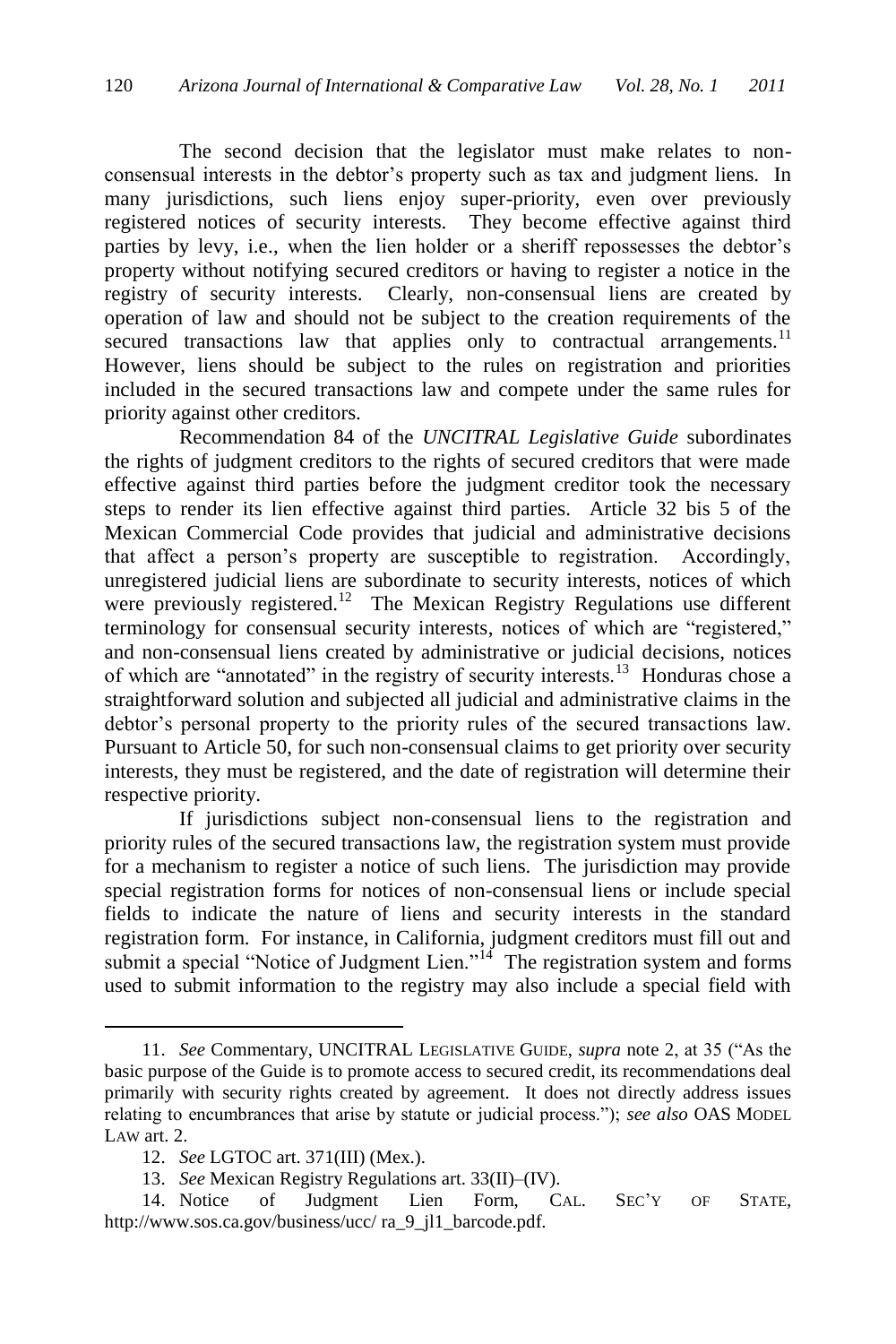checkboxes to indicate the nature of an interest  $(e.g., checkboxes for "security"$ interest," "judgment lien," and "tax lien") as is the case in Honduras. Implementation of one or the other approach will allow indexing and searching of notices of non-consensual liens by the criteria that equally apply to notices of consensual security interests. It is important that non-consensual lien holders are not subject to different rules with regard to the identification of debtors in registration forms so that the searcher may retrieve all notices of contractual and non-contractual interests in the debtor's personal property with a single search.<sup>15</sup>

### **B. Flexible Access**

 $\overline{a}$ 

The second feature of a modern registration system is the unrestricted or flexible access to the registry services. A registration system must be easily accessible to a variety of users. These users should be identified before the final decision on the registry design is made. Such users typically include: 1) highvolume registrants such as banks and service companies; 2) regular users such as distributors of equipment, car dealerships, and leasing companies; 3) occasional users such as law offices and suppliers; and 4) one-time users such as a business owner who sells her business and takes back a security interest. The registry system designer should keep in mind that these users may be domestic, but also increasingly foreign. The level of sophistication of potential users also varies and ranges from a service company that specializes in providing registration services for the public to a one-time user. Depending on the frequency of access, users may employ state-of-the-art technology that allows the automated submission of single or multiple registration forms through an XML interface or personal delivery of a paper-based registration form to a registry office. The registry should also accommodate users who do not take security interests in the debtor's property voluntarily. Involuntary creditors such as tax authorities and persons who obtained judgments may also need to access the registry to discover whether some property of the debtor remains unencumbered and to effect a registration. While tax authorities may belong to one of the first three categories of users depending on the number of delinquencies in tax payments, judgment creditors will most likely belong to the category of one-time users. How does a modern registration system accommodate all of these types of users?

Access to the registry services may be provided by electronic means or by the traditional way of submitting and processing paper-based registration forms. In terms of access, three types of registration systems may be identified: 1) exclusively paper-based; 2) exclusively electronic; and 3) a hybrid electronic/paper-based system. Early registration systems were exclusively paperbased, and registration forms were submitted over the counter, processed, and

<sup>15.</sup> *See* United States v. Crestmark Bank (*In re* Spearing Tool & Mfg. Co.), 412 F.3d 653, 656 (6th Cir. 2005) (holding that "a requirement that tax liens identify a taxpayer with absolute precision would be unduly burdensome to the government's tax-collection efforts").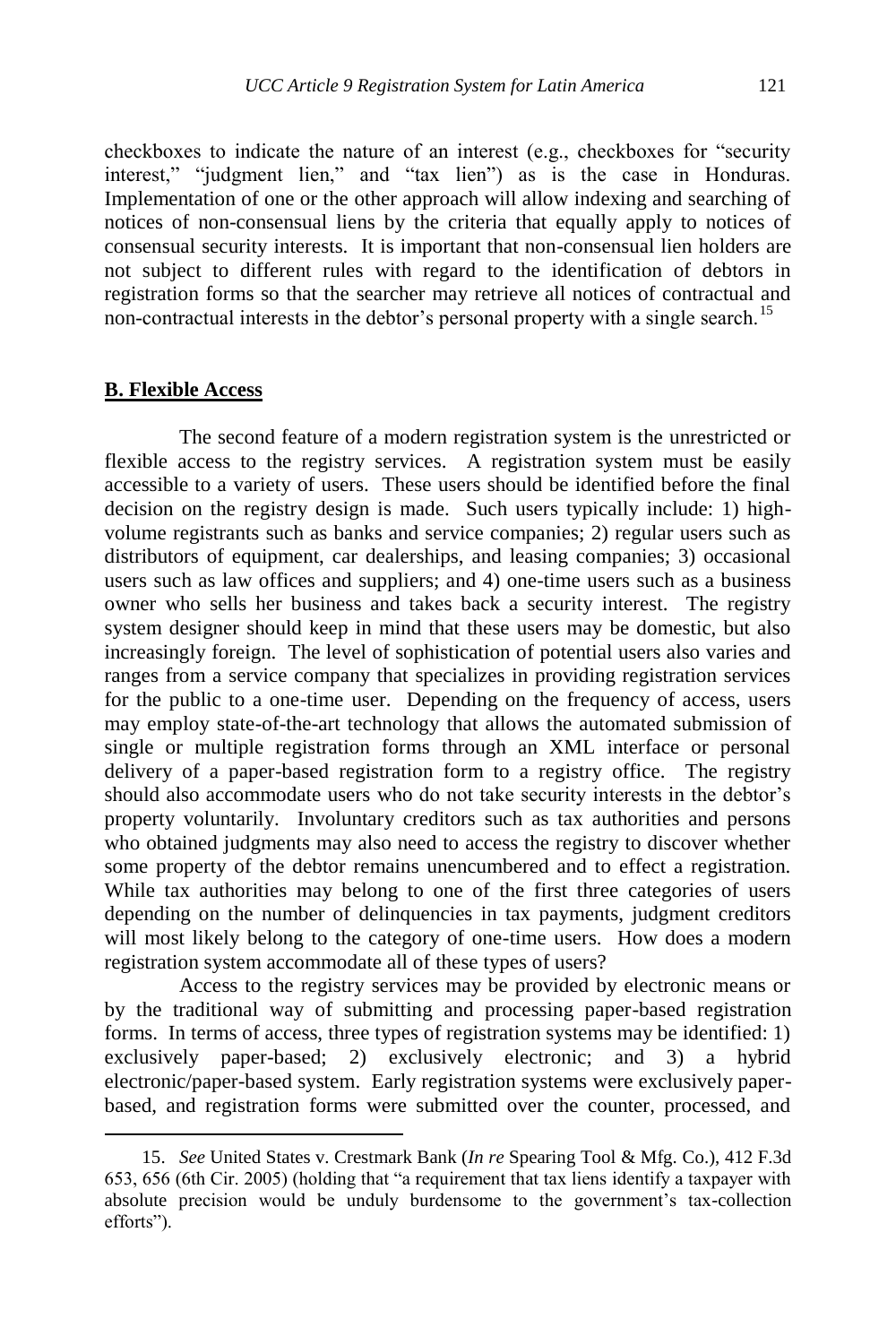archived manually. Such systems are relics, and with the availability of computer technologies, have become largely obsolete. They may be found primarily in jurisdictions that do not have the financial means to invest in computer technologies to modernize their existing systems. In any case, even not-yet fully electronic systems commonly allow electronic searches of their indexes or even entire records. Paper-based systems are also more expensive to operate on a daily basis because a sufficient number of employees must index registration forms, and they are more prone to error as employees may occasionally make mistakes in indexing registration forms and fraud when employees do not index registration forms in the order in which they were received.<sup>16</sup> No jurisdiction in Latin America should design its registration system solely on the basis of processing paper-based registration forms.

A registration system may also be exclusively electronic.<sup>17</sup> The establishment of such a registration system requires that participants in the credit market have access to and be accustomed to using modern technologies, including a reliable network system.<sup>18</sup> Electronic access may be provided not only through electronic user accounts, but also through intermediaries and local registry offices, where one-time users may utilize computer facilities to submit registration forms. A fully electronic system reduces the risk of fraud and error to a minimum because it shifts the responsibility entirely to the registrant; the registrar is not involved in the registration process at all. A jurisdiction that has adequate technological infrastructure should contemplate designing its system on a purely electronic platform for access. Given the tradition of handling registration forms manually, the excessively formal registration process, and the inadequacy of technological infrastructure, some Latin American jurisdictions may not be ready to take the giant step to implement an exclusively electronic system. For such jurisdictions, a hybrid system that provides for both paper-based and electronic access seems to be the most practical for all of the potential users identified above. Such a hybrid system for the communication with the registry is contemplated in Article 24 of the Chilean Law on Non-Possessory Pledges<sup>19</sup> and Article 42(3) of the Honduran Law on Secured Transactions.<sup>20</sup> All U.S. states that provide

<sup>16.</sup> The law must then provide adequate measures to address errors and breaches of duties committed by registrars. *See, e.g.*, U.C.C. §§ 9-516(d), 9-517 (2000).

<sup>17.</sup> *See, e.g.*, New Zealand Personal Property Securities Register, http://www.ppsr.govt.nz/cms (last visited Dec. 20, 2011).

<sup>18.</sup> It is important that the jurisdiction's technology infrastructure be assessed. Such assessment should include: 1) connectivity with the Internet, 2) presence of facilities to support registry hardware, and 3) availability of people with the necessary skill to maintain the registration system. *See* COLLATERAL REGISTRIES TOOLKIT, *supra* note 2, at 62.

<sup>19.</sup> Chilean law on non-possessory pledges is part of the broader legal framework regulating capital markets. *See* Law No. 20190, art. 24, Junio 5, 2007, D.O., *available at* http://sinley.cl/?a=2512.

<sup>20.</sup> *See* Honduran LGM art. 42(3).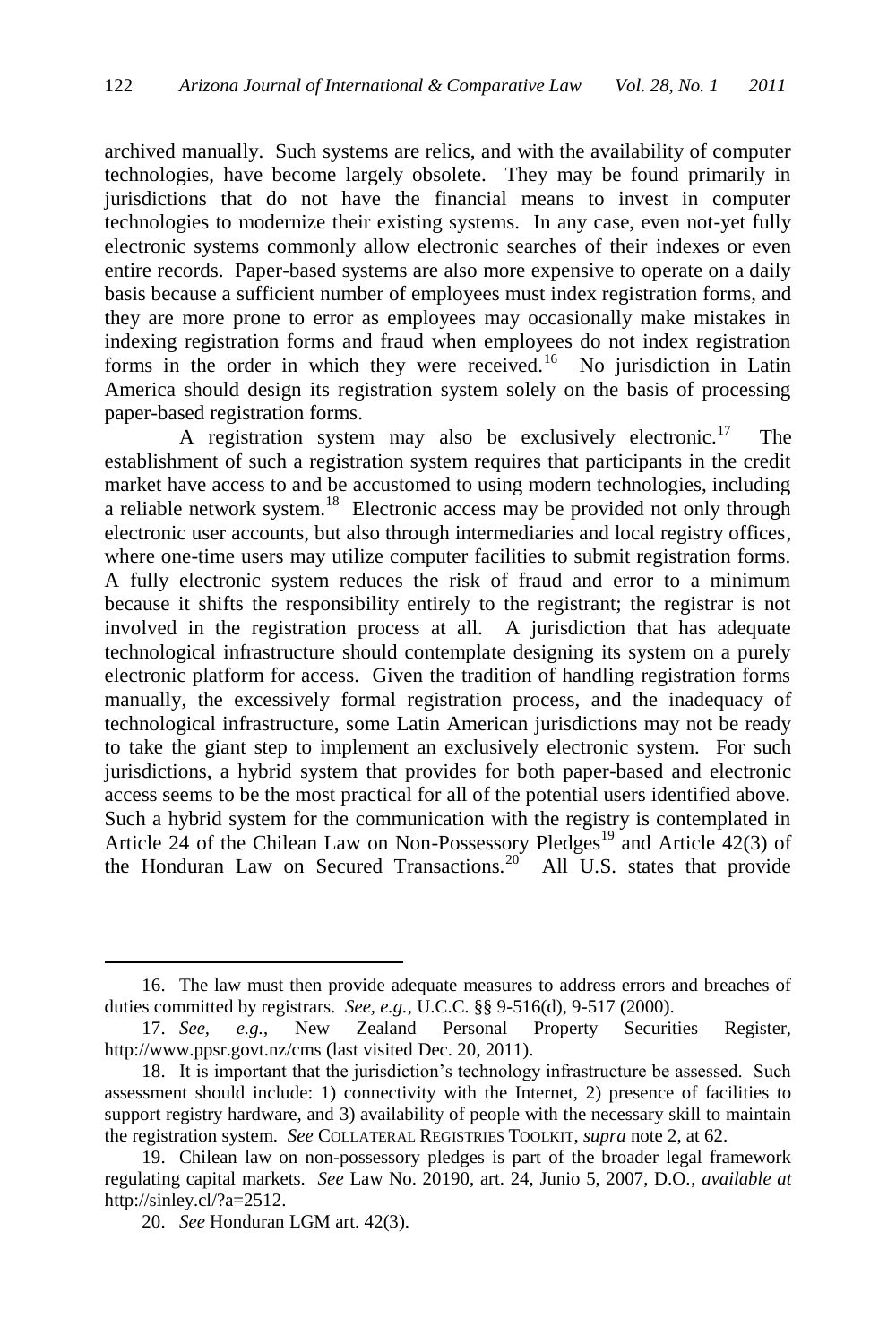electronic registration services also allow registrants to submit paper-based registration forms. $^{21}$ 

However, a hybrid system should be operated only until the user community is ready to make the transition to an exclusively electronic registration system. Such transition occurred after decades in Canada, where, for instance, Ontario moved to an exclusively electronic system in  $2007<sup>22</sup>$  Such a transition has yet to happen in the United States, where Colorado is expected to be the first jurisdiction to do so in the near future. In Latin American jurisdictions, users first should be comfortable with the key features of the notice-registration system (e.g., no requirements to submit the underlying loan documentation for registration and for the debtor to sign the registration form, etc.). Eventually, the users themselves will discover the benefits of electronic registration systems and willingly make the transition. A notice-registration system is a revolutionary concept in many civil law jurisdictions, and, assuming an initial reluctance to use it will be encountered, it is necessary that access for the users be as flexible as possible.

Flexibility of access also requires that certain entities or professions not be given exclusive access. In a number of jurisdictions, notaries or other public officials are the sole access point to the registry, which means that secured creditors must bring their loan documentation and registration forms to a notarial office that will verify the accuracy and validity of the information provided therein and eventually submit the registration form on their behalf. This type of registration procedure is contemplated in Article 34 of the Peruvian Secured Transactions Law and implemented in Article 35 of the Peruvian Registry Regulations. The Peruvian legal and registration framework is fraught with formalities that distance it from a modern notice-registration system's features, which are highlighted in this article.<sup>23</sup> A similar exclusive access is enjoyed by notaries in Chile under Article 24 of the Law on Non-Possessory Pledges. In contrast, Mexico, in its latest amendments to the Registry Regulations, moved away from the monopolistic access given to notaries and public officials and permitted creditors and their agents to access the registry services directly.<sup>24</sup> Article 48 of the Honduran Secured Transactions Law provides for absolutely open access to all users, whether domestic or foreign.

<sup>21.</sup> *See, e.g.*, CAL. CODE REGS. tit. 2, § 22600.1 (2010).

<sup>22.</sup> *See* The Ontario Personal Property Security Registry, http://www.ontario.ca/en/ services\_for\_business/access\_now/STEL01\_086165.html?openNav=services\_for\_business es (last visited Dec. 20, 2011).

<sup>23.</sup> It is noteworthy that Peru became the first jurisdiction in Latin America to implement some features of the OAS Model Law, yet failed to establish a registration system contemplated in Title IV of the OAS Model Law. *See* OAS MODEL LAW tit. IV; *see also* Alejandro M. Garro, *The OAS-sponsored Model Law on Secured Transactions: Gestation and Implementation*, XV UNIF. L. REV. 391, 395–400 (2010).

<sup>24.</sup> *See* Mexican Registry Regulations art. 33(II).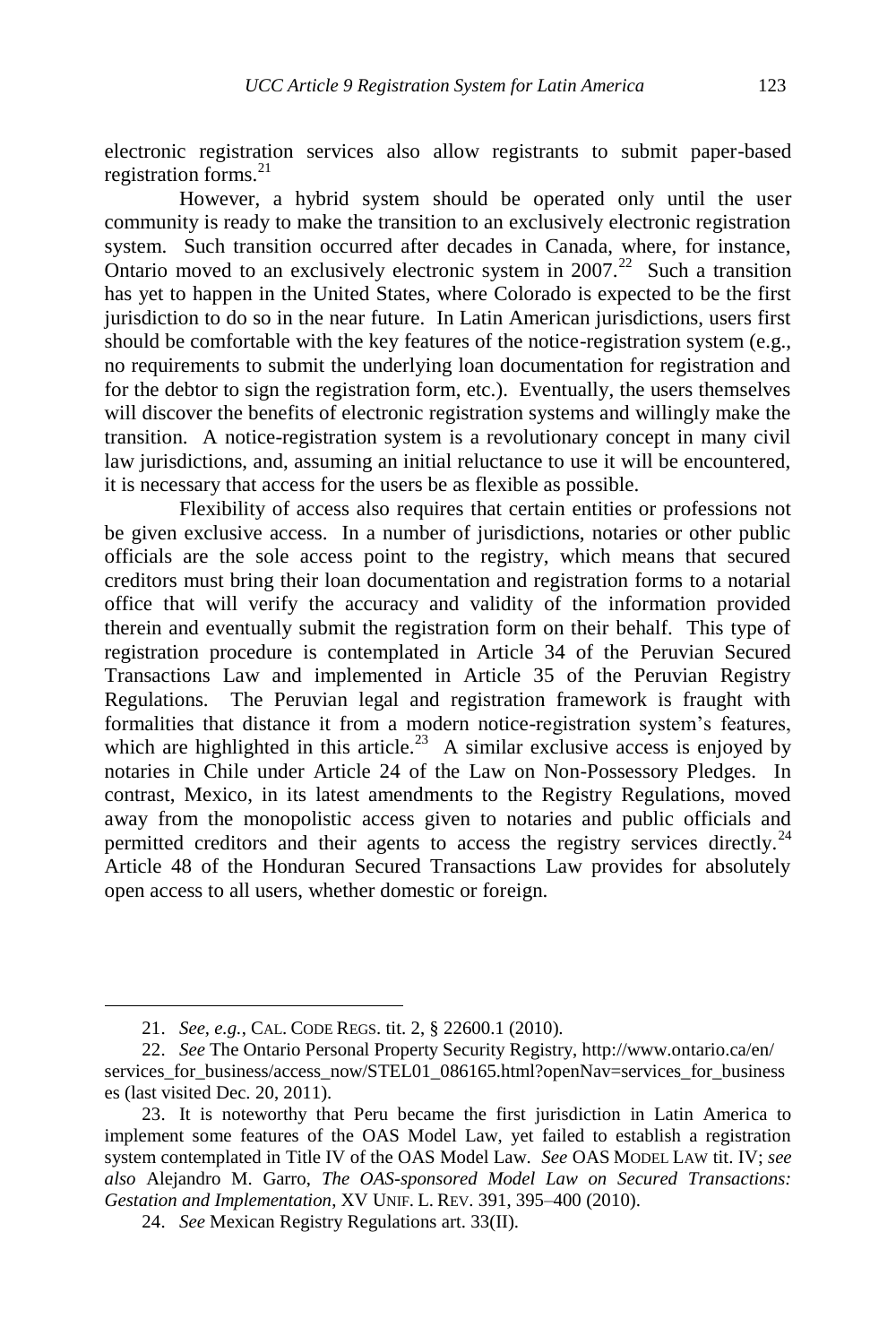# **C. Security**

 $\overline{a}$ 

In a notice-registration system, the responsibility for the accuracy and legal validity of the information to be registered is placed entirely on the registrant. In other words, the registry does not verify the identity of the registrant and his or her authorization to submit a registration form or the content of the registration form.<sup>25</sup> The registry is not a gatekeeper but rather an accessible receptacle for registration forms.<sup>26</sup> In that role, the registry must ensure that access is secure and that registrations may not be fraudulently altered or even deleted from the database. Not only must the access be secure, but the information that was previously registered and stored in the database must be secure as well. This type of cyber-security for access and registered information must be complemented by appropriate measures against the risk of natural and human-caused disasters as well as physical damage to the registry facility and equipment.<sup>27</sup>

The registry should grant electronic access only upon proper verification of the applicant's identity. This verification may be done in person or remotely over the Internet such as by requesting credit-card information. The registry should collect some basic information about the future user, including contact and financial data, and enter into a user agreement as a condition of access. However, such verification is only a one-time procedure that should not be repeated every time the user seeks access to a registry service. Once the user agreement has been signed and other requirements are satisfied, the registry will establish a user account for the person.

Readers unfamiliar with user accounts for accessing registries may visualize their bank accounts, which they may log into via the Internet. Just like accessing a bank account, the registry user will enter his or her log-in information and a password. Agreements between the registry operator and users regularly impose a duty on the user to keep log-in information confidential and not to disclose, transfer, or sell the access privileges.<sup>28</sup> Once the log-in has been successfully completed, the user may have access to a variety of functions, such as those to submit registration forms, conduct searches, view history of registrations, etc. It is important that the registry keep track of the users and be able to connect the identity of a particular account user with the particular registration. For this reason, the registry may be designed to maintain the identity of the registrant and the user account holder, if different.<sup>29</sup> As an additional precaution, the registry

<sup>25.</sup> *See* UNCITRAL LEGISLATIVE GUIDE, *supra* note 2, Recommendation 54(d).

<sup>26.</sup> *See* Harry C. Sigman, *Some Thoughts About Registration with Respect to Security Rights in Movables*, XV UNIF. L. REV. 507, 508 (2010).

<sup>27.</sup> *See* COLLATERAL REGISTRIES TOOLKIT, *supra* note 2, at 71.

<sup>28.</sup> *See, e.g.*, Contrato de Acceso a la Información Registral a Través del Servicio de Publicidad en Linea de la Superintendencia Nacional de los Registros Públicos, SUNARP cl. 11, https://enlinea.sunarp.gob.pe/interconexion/webapp/extranet/acceso/frm\_terminos .htm (last visited Dec. 20, 2011) [hereinafter SUNARP User Agreement].

<sup>29.</sup> *See* UNCITRAL LEGISLATIVE GUIDE, *supra* note 2, Recommendation 55(d).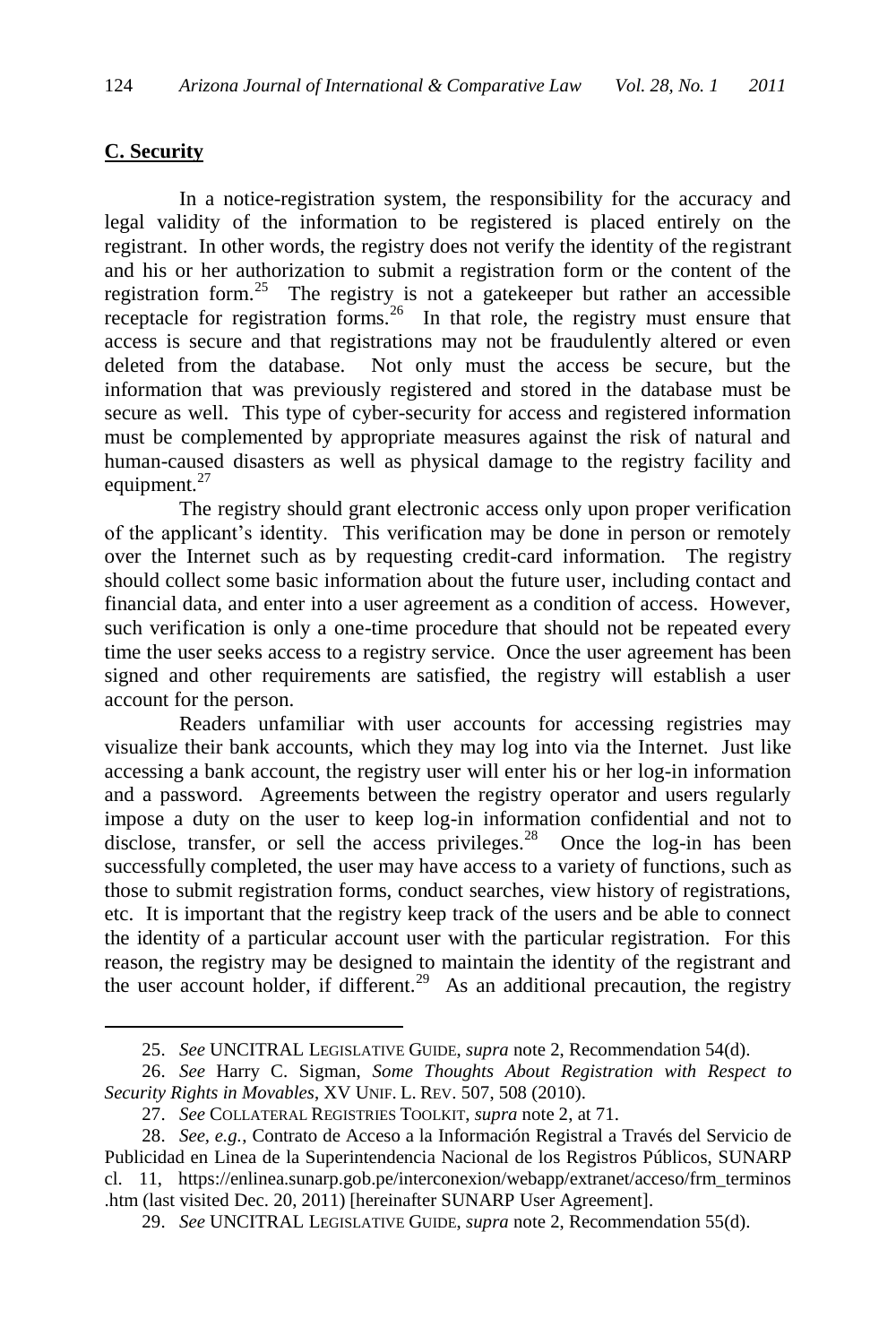should accept the payment of fees only in a form that identifies the person effecting a registration (e.g., by a credit card or pre-funded deposit account, but not cash).<sup>30</sup> In a case where a registration turns out to be fraudulent, the registry will be able to more easily identify the person who submitted it.

However, security measures should not make access to the registration system expensive. If the registration system requires the potential user to download expensive software or pay licensing fees for its use, or the user approval process is lengthy and entails numerous administrative procedures that may be costly, such level of security and associated costs may make access prohibitive for certain creditors. For example, the Mexican Registry Regulations require that registration forms be authenticated by an electronic signature of the person effecting the registration.<sup>31</sup> Although using an electronic signature for the submission of registration forms will increase access security, it may have a negative impact on occasional and one-time users. The level and costs of the security measures should be weighed against the possibility of reducing access to the registration system.

Equally important is the security of registered information stored in the database. The database is to be distinguished from the database server. While the former is software, the latter is hardware—the database (software) resides in the database server (hardware). Electronic records are naturally vulnerable to security breaches and information theft. Given the legal importance of registered information, the security measures employed for its protection, such as firewalls and anti-virus programs, should be robust to ensure the security of that information. Just like no one should be able to steal money from a bank account, no one should be able to enter the database and alter or delete any information. Appropriate measures must also be employed to protect the database server from physical damage.

However, just like humans, computer systems are not perfect, and they malfunction occasionally. For instance, the application server that processes registrations may temporarily stop functioning, and as a result users will not be able to submit registration forms. Designs of modern registration systems should take this situation into account and provide for a "fail-over" secondary application server that automatically starts operating when the main server encounters temporary malfunction and halts services. The secondary server ensures that registration forms are processed without interruption. Traditional registration systems also store registration information, formerly copies of the actual registration forms, on back-up servers. Back-up servers do not ensure uninterrupted access and service because it may take some time to restore the previously stored information. The main function of a back-up server is to ensure that the information is not lost.

<sup>30.</sup> A number of jurisdictions prohibit the payment of registration fees in cash. *E.g.*, Reglamento del Registro de Garantías Mobiliarias, art. 16, Decree No. 51-2007 [hereinafter Guatemalan Registry Regulations], *available at* <http://www.rgm.gob.gt/documentos/> reglamentorgm.pdf.

<sup>31.</sup> Mexican Registry Regulations art. 33(I).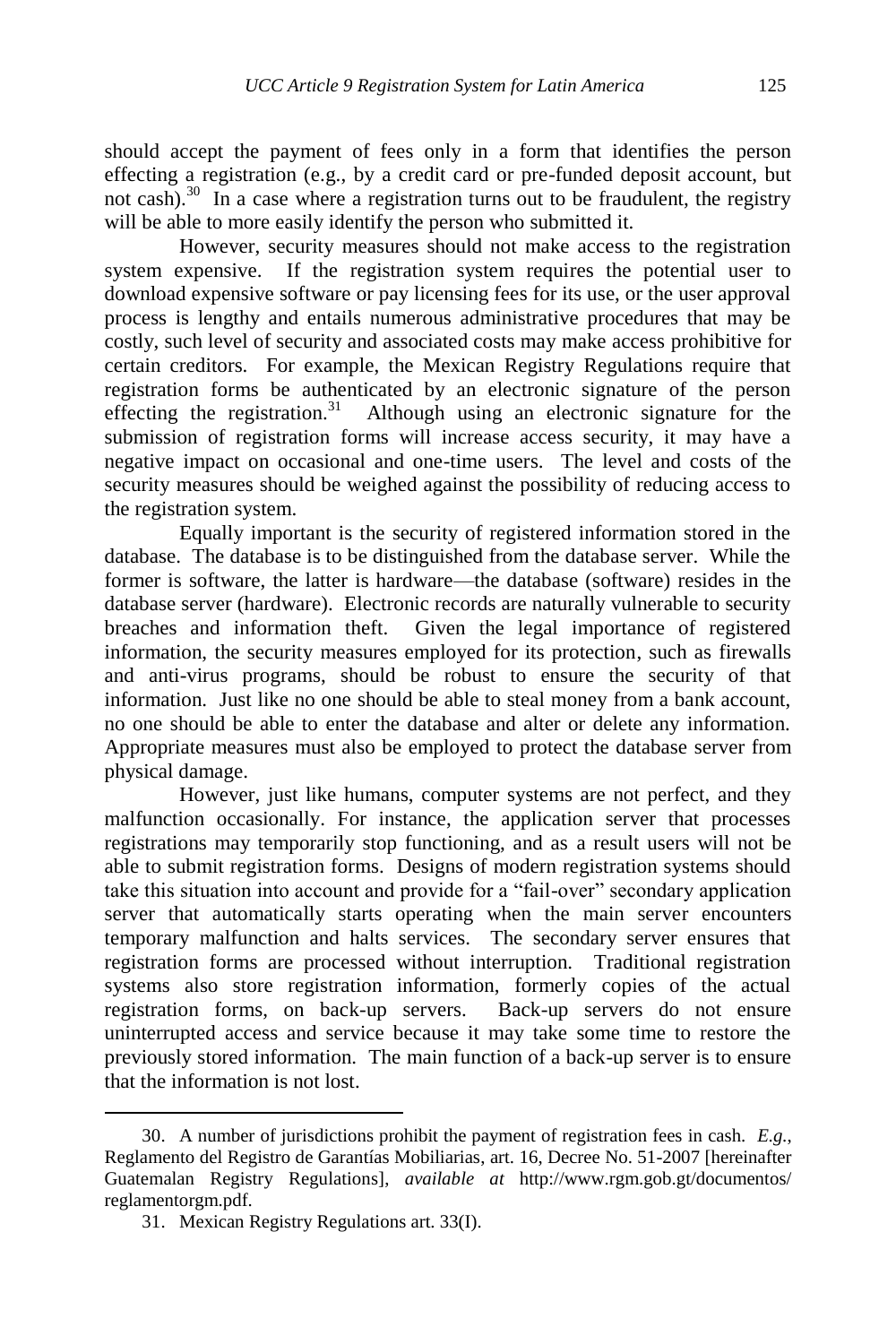# **D. Easy Identification**

Registration forms in notice-registration systems are typically standardized and require only minimal information. In general, the registration form must identify: 1) the debtor by its identifier and address; 2) the secured creditor or its representative by its identifier and address; and 3) the collateral. Some registration systems may also require an indication of the maximum amount for which the security interest may be enforced, the duration of the registration, and the nature of the security interest if it covers purchase-money collateral. $32$ Requiring other information, such as an indication of the purchase-money nature of the security interest and the maximum amount for which the security interest may be enforced, depends on the local financing environment and should be evaluated by the legislator before enacting the underlying law.<sup>33</sup>

The identifier of the debtor is the most important component of the registration information because registrations are organized or indexed in the database according to the identifier of the debtor.<sup>34</sup> Such identifiers may be the debtor's (legal) name or an identification number.<sup>35</sup> The name will typically consist of the paternal and maternal surnames (family names), a middle name, and a first name. These individual name components are indexed separately. In addition, for purposes of uniquely identifying individual debtors who have the same name, the type and number of an identification document (e.g., driver's license) may be requested.<sup>36</sup> The type and identification number may also constitute the indexing criteria. In other words, registrations may be indexed and searchable by the debtor's unique identification number, rather than by the debtor's name. This approach avoids the problem associated with defining the debtor's name for registration purposes and addressing frequent changes in names. On the other hand, errors in numbers may not be as easily detected as misspellings in names.<sup>37</sup>

Modern registration systems include a number of features designed to minimize the risk of error in identifying the debtor. The first of these features

37. Sigman, *supra* note 26, at 511.

<sup>32.</sup> *See* UNCITRAL LEGISLATIVE GUIDE, *supra* note 2, Recommendation 57; OAS MODEL LAW arts. 12, 38.

<sup>33.</sup> *See* OAS Registry Regulations art. 14(VI)(b); Guatemalan Registry Regulations art. 30.

<sup>34.</sup> *See* UNCITRAL LEGISLATIVE GUIDE, *supra* note 2, Recommendation 54(h).

<sup>35.</sup> *See, e.g.*, Peruvian Registry Regulations art. 10 (requiring all registrations to be indexed according to the name of the debtor).

<sup>36.</sup> *See also* UNCITRAL LEGISLATIVE GUIDE, *supra* note 2, Recommendation 59 (―The law should provide that, where the grantor is a natural person, the identifier of the grantor for the purposes of effective registration is the grantor's name, as it appears in a specified official document. Where necessary, additional information, such as the birth date or identity card number, should be required to uniquely identify the grantor."); Guatemalan Registry Regulations art. 23 (requiring that a number of the identification document (e.g., the driver's license) and a personal identification number for the debtor and secured creditor be provided).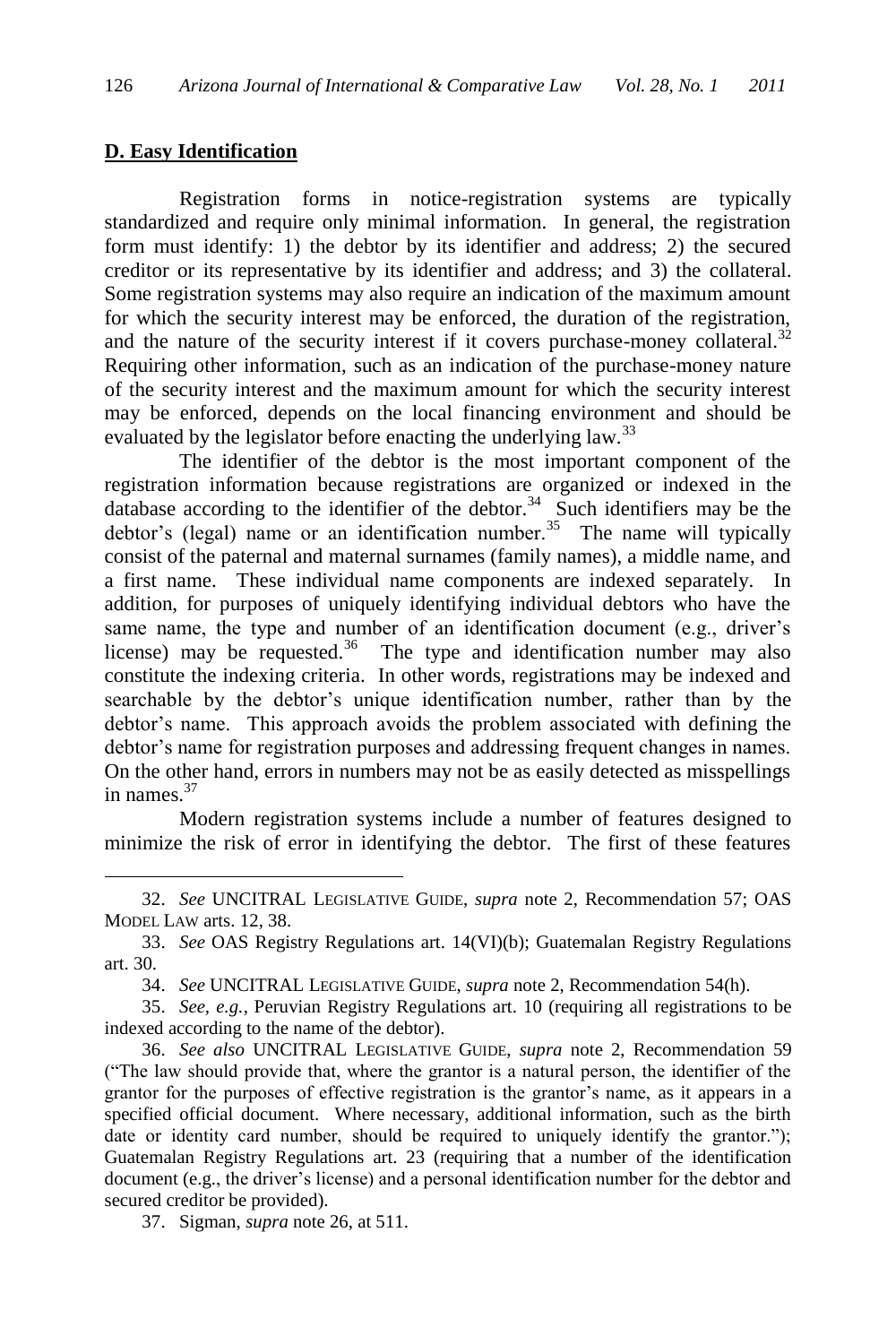may check the exact number of digits that constitute the particular identification number. For instance, the identification number of a debtor who is a citizen of Honduras consists of thirteen digits. The registry application may be programmed to reject a registration form that indicates less than thirteen digits in the field for the identification number of a debtor that is a Honduran citizen. An error message to the effect that "the debtor's ID number must be 13 digits" may be displayed to alert the registrant. In addition, the registry application may not allow the registrant to enter more than thirteen digits in the same field. This feature essentially and practically eliminates the error of entering the incorrect number of digits. Another common mistake is a typographical error  $(e.g.,$  entering " $l$ " instead of "3"). In order to minimize these types of errors, the registry application may be connected to a data source for individuals where their identification numbers, names, and even addresses are stored. A number of states throughout the world have civil registries or computerized systems for birth certificates. Another possibility is the data source of voters; however, this is limited in scope because it only includes information about registered voters. Data sources of natural persons may be subject to some privacy protections, which might prevent public disclosure. If such limitations and constraints do not exist, the identification information for natural persons may come from a data source that is either remotely connected or loaded as part of the registry application. When the registrant enters an identification number of the debtor, the registry application may automatically conduct a search for the natural person with such an identification number. If the identification number has been entered incorrectly, the fields may be populated with the name of a different natural person or an error message indicating "no record found" may be displayed. The registrant will thus be alerted to a potential error in the identification number. It is important to note that the information returned is for the identification number entered—thus, if the identification number is incorrect, then a different name will be returned. This potentially could introduce errors. If the information was not found, no fields would be populated.

The law should not require collateral description that is overly prescriptive or that requires unnecessary detailed information. For instance, the registrant should not be required to indicate whether the debtor is the owner or has a limited right to the collateral, the present market value of the collateral, or to provide an otherwise detailed description (e.g., serial numbers of computers held for sale by a retail store). Some jurisdictions have taken the collateral description requirement to its extreme. For example, Article 5 of the Chilean Registry Regulations requires that grain, seeds, and plants be described by their kind or variety. The registrants must also indicate whether they are ordinary or certificated and provide a sanitary certificate number. For fruits, the registration form must indicate whether they are still growing or have been harvested.

If required by the law, as part of the collateral description, the registration system must provide a specific field for the identification of the collateral by a serial number. In such a case, the serial number will also constitute an additional indexing/search criterion. In other words, searches of the registry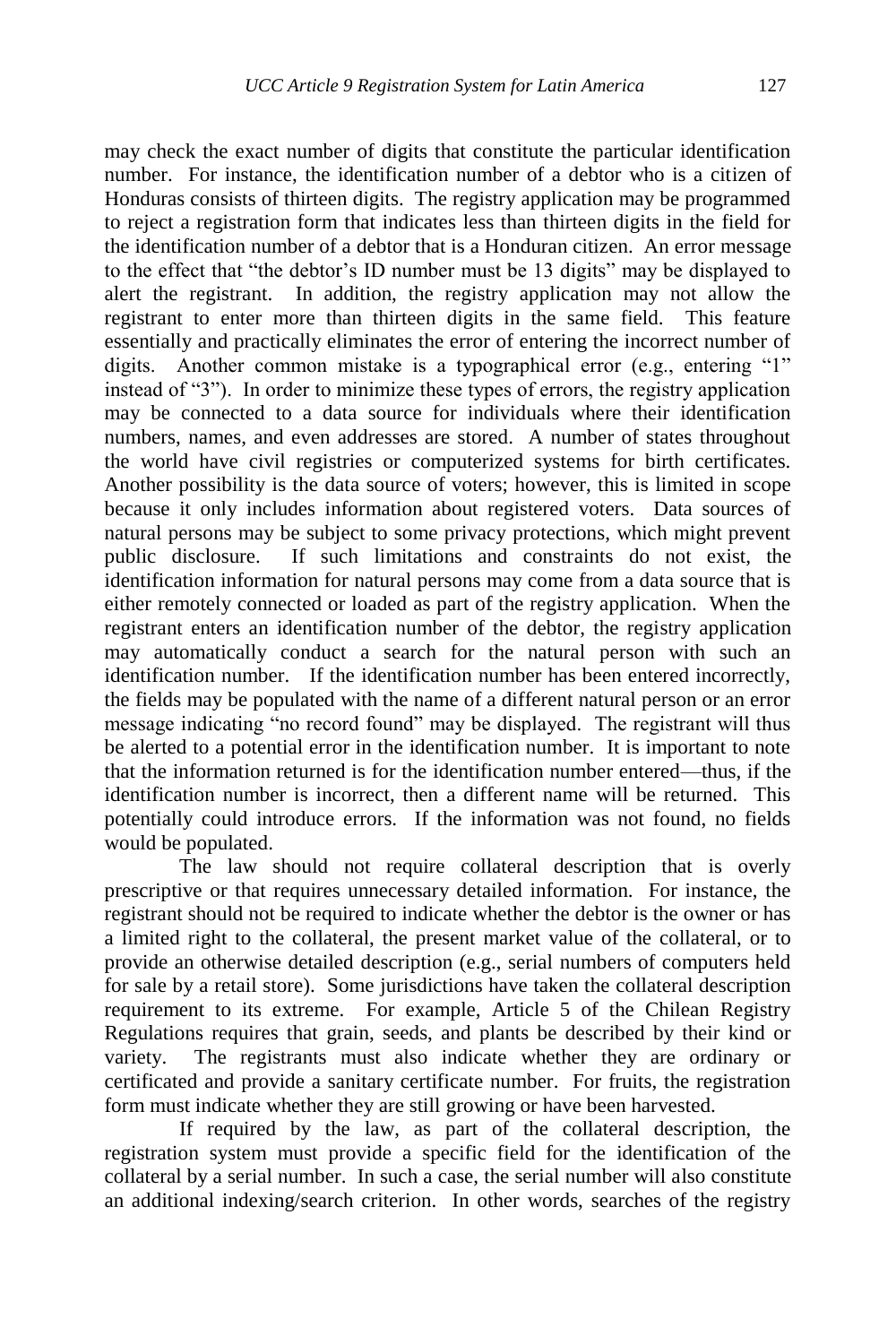database would be possible by the identification number or name of the debtor as well as the serial number of the collateral. The list of assets subject to serial number identification, however, must be carefully and narrowly defined. It must be limited only to assets that have a reliable serial number and that have a significant resale market and sufficiently high market value. In no case should serial number indexing apply to assets held as inventory.<sup>38</sup> Although the serial number should sufficiently identify the collateral, the law may require that the registrant also identify the type (e.g., a vehicle). The law should not impose requirements to identify serial number assets in great detail. This is the case in Chile, where vehicles must be described by the type, model, make, year of manufacture, number of the chassis, number of the engine, plate number, and registration number from the Registry of Motor Vehicles.<sup>3</sup>

The law should not require that registration forms be signed by the parties or certified by notaries or similar public officials. This is the case in Guatemala, where Article 43 of the Secured Transactions Law requires a signature on the registration form. Authorization of the debtor to effect a registration is included in a security or similar agreement and should not become part of the registration.<sup>40</sup> Under Article 32 bis 4 of the Mexican Commercial Code, unless otherwise proved, it is presumed that the debtor granted an authorization to effect the registration. The registrar does not examine whether the debtor authorized submission of a registration form prior to processing. However, the debtor may ex post facto prove that the registration was not authorized.

### **E. Informative Notice**

 $\overline{a}$ 

Modern registries of security interests are notice-registration systems that do not require submission of the underlying documentation creating the security interest or other proof of its existence. Only minimal information identifying the debtor, the secured creditor, and the collateral must be provided in a standard registration form. As noted earlier, some registries may require that additional information be provided as a condition of registration.<sup>41</sup> The majority of Latin American jurisdictions are yet to embrace the notice-registration concept. For instance, pursuant to Article 24 of the Chilean Law on Non-Possessory Pledges,

<sup>38.</sup> *See* UNCITRAL, 18th Session, Doc. A/CN.9/WG.VI/WP.44, at 19 (Aug. 26, 2010), *available at* http://www.uncitral.org/uncitral/commission/working\_groups/ 6Security\_ Interests.html.

<sup>39.</sup> *See* Reglamento del Registro de Prendas sin Desplazamiento, art. 5(4), Decreto No. 722, Octubre 23, 2010, D.O., [hereinafter Chilean Registry Regulations], *available at* http://www.registrocivil.cl/transparencia/marcoNormativo/Decreto\_722.pdf.

<sup>40.</sup> *See* UNCITRAL LEGISLATIVE GUIDE, *supra* note 2, Recommendation 71 ("The law should provide that registration is ineffective unless authorized by the grantor in writing. The authorization may be given before or after registration. A written security agreement is sufficient to constitute authorization for the registration.").

<sup>41.</sup> *See id.* Recommendation 57(d); *see also* OAS MODEL LAW art. 38(III).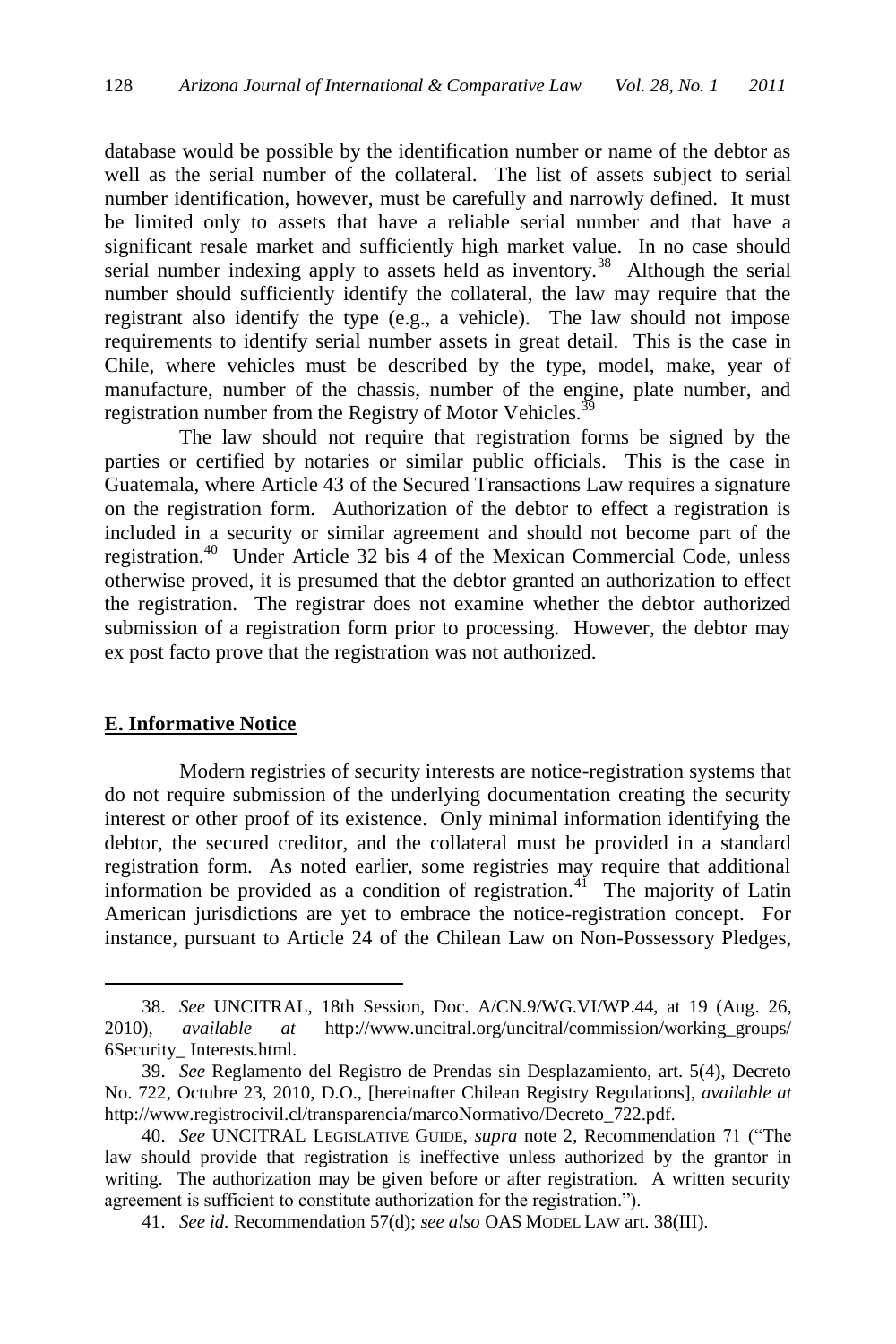the notary must submit an authenticated copy of the security agreement for registration within three days of its execution.<sup>42</sup> In a notice-registration system, registration does not prove existence of a security interest. The registration may have been effected before the security agreement was entered into,  $43$  in which case the security interest does not yet exist; or, it may relate to a secured obligation that may have already been satisfied, in which case the security interest no longer exists. Accordingly, having found a registration on record, the searcher must engage in further inquiry to find out the details of the security interest to which the registration relates.

Some laws and registration systems allow registrants to submit additional documentation with the registration form.<sup>44</sup> In developed markets with a long tradition of notice-registration systems, registrants rarely attach any documents to the registration form. For instance, attachments may be used to describe the assets of an insurance company such as its insured clients, the types of policies, their expirations, premiums, etc. This may not be the case in developing nations where the interest and expectations of creditors may be different. These creditors may want to attach to their registration forms documentation such as the loan agreement, accounting statements, or invoices. The registration system may allow that even pictures of the collateral be attached to a registration form. However, under modern notice-registration systems, submission of an attachment is not necessary, and the registration form shall be processed even if it is not accompanied by a document. The purpose for allowing attachments to registration forms is two-fold. First, in jurisdictions that are transitioning from document-registration to notice-registration systems, such a feature should bring comfort to registrants used to submitting the underlying documentation for registration. As users get familiar and comfortable with the new registration system, the number of attachments will shrink. However, at the outset, it may be important to make this feature available to attract the user community. Second, in some transactions, the collateral description field may not be sufficient to describe the encumbered assets (e.g., when the debtor is leasing dozens of items of construction equipment). In such case, the registrant may attach a document to which the collateral description in the registration form may refer. Accordingly, a registration system that allows attachments provides a level of comfort to the users as well as accommodates certain commercial transactions.

It is important that the law clearly set forth the legal effect of the information contained in attachments. What if the name of the debtor provided in the registration form is incorrect, but the debtor is correctly identified in an attachment? As will be discussed below, a mistake in the debtor's name may

<sup>42.</sup> Furthermore, if the security agreement is subsequently amended, an authorized copy of such amendment must be submitted for registration by the notary. *See* CÓD. CIV art. 2384 (Chile).

<sup>43.</sup> *See* UNCITRAL LEGISLATIVE GUIDE, *supra* note 2, Recommendation 67; U.C.C. § 9-502(d) (2000).

<sup>44.</sup> *See* OAS Model Registry Regulations art. 6(II), Alternative B.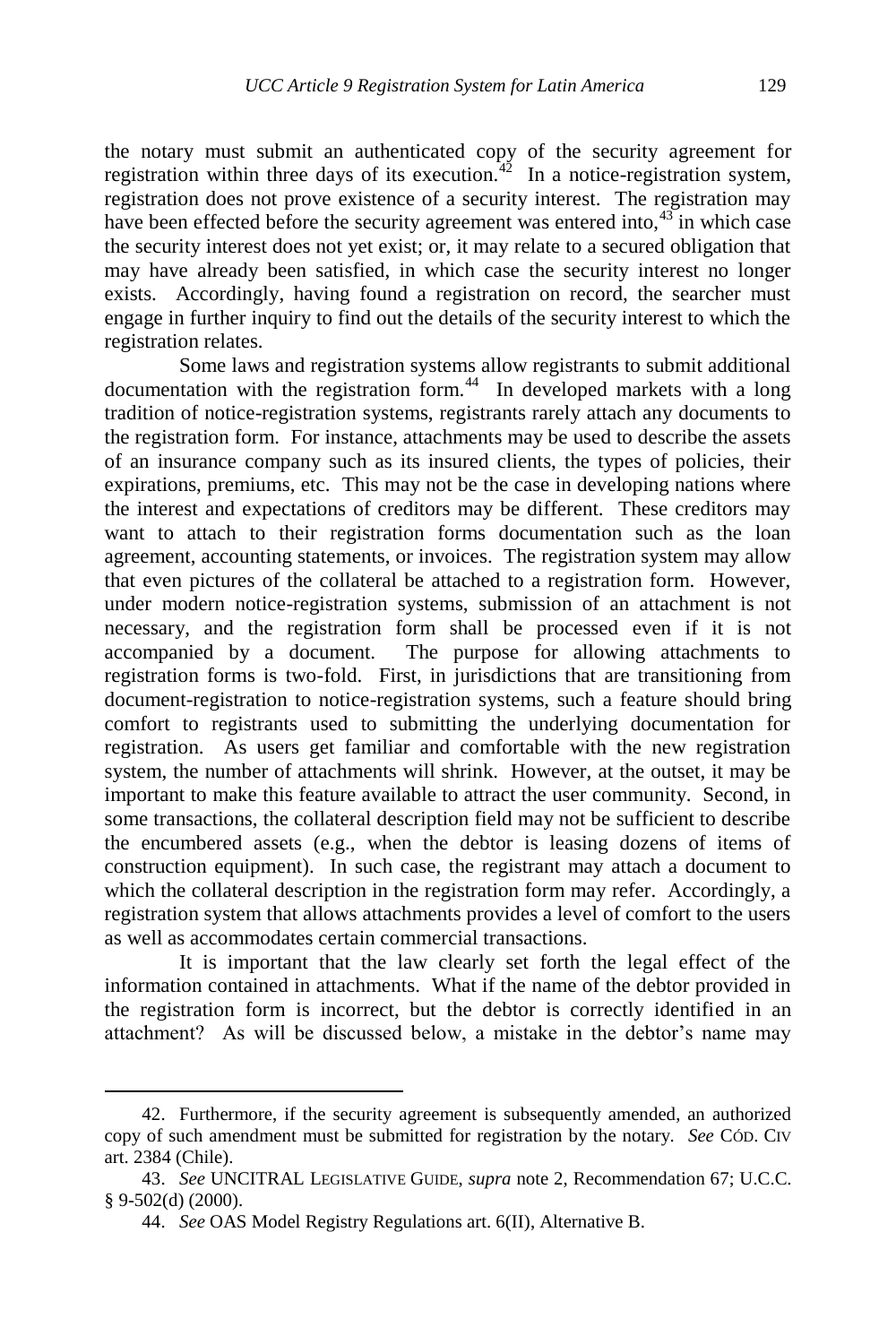render the registration ineffective.<sup>45</sup> Information contained in an attachment should not save an otherwise ineffective registration. In other words, attachments should have only an informational function and should not have any legal effect on the registration.<sup>46</sup> Information in an attachment is not an indexing criterion that allows third parties to retrieve the registration. In this regard, it is also important that the law protects the rights of transferees that buy encumbered assets or acquire other rights in the collateral. Under modern secured transactions laws, transferees in the ordinary course of business of the transferor may take free of a security interest unless they know that the transfer violates the rights of the secured creditor under the security agreement. $47$  The rights of transferees should be protected unless the secured creditor attached to the registration form a security agreement that contains a restriction on the sale of collateral and the transferee gained knowledge of the restriction from the search. Knowledge of such a restriction would deny protection to the transferee. This is the case in Chile, where the security agreement itself is registered. When such agreement contains restrictions on disposition, third parties will be bound by it.<sup>48</sup>

How can such functionality be implemented in the registration system? Electronic registration systems may include this functionality and allow users to submit registration forms with or without an attachment. The system should be designed so as not to reject a registration form that does not include an attachment. If registration systems allow submission of registration forms in paper, adequate scanning equipment must be available to the registrar. The registration system should also include some safeguards limiting the ability of users to submit excessively large attachments. The system itself should place a limit on the size of attachments (e.g., two megabytes), permit only a single attachment per registration, and allow the registry to charge higher fees for the scanning of attachments (e.g., \$1 for every page). Such limitations will preserve the flexibility of the system, allow users to submit additional information, and at the same time protect the functionality of the system against the abuse of submitting large attachments.

#### **F. Legal Certainty and Sufficiency of Information**

Searchers must be able to rely on the information retrieved from the registry database when conducting searches. The information registered in the database may be: 1) correct; 2) incorrect to the extent that the registration is still

<sup>45.</sup> *See infra* Part F; *see also* UNCITRAL LEGISLATIVE GUIDE, *supra* note 2, Recommendation 58; U.C.C. § 9-506(b) (2000).

<sup>46.</sup> *See* OAS Model Registry Regulations art. 6(II), Alternative B ("Provision of information by filing an attachment referred to in this paragraph does not constitute compliance with the requirement of these Regulations with respect to registration information.").

<sup>47.</sup> UNCITRAL LEGISLATIVE GUIDE, *supra* note 2, Recommendation 81(a).

<sup>48.</sup> *See* Chilean Registry Regulations art. 7.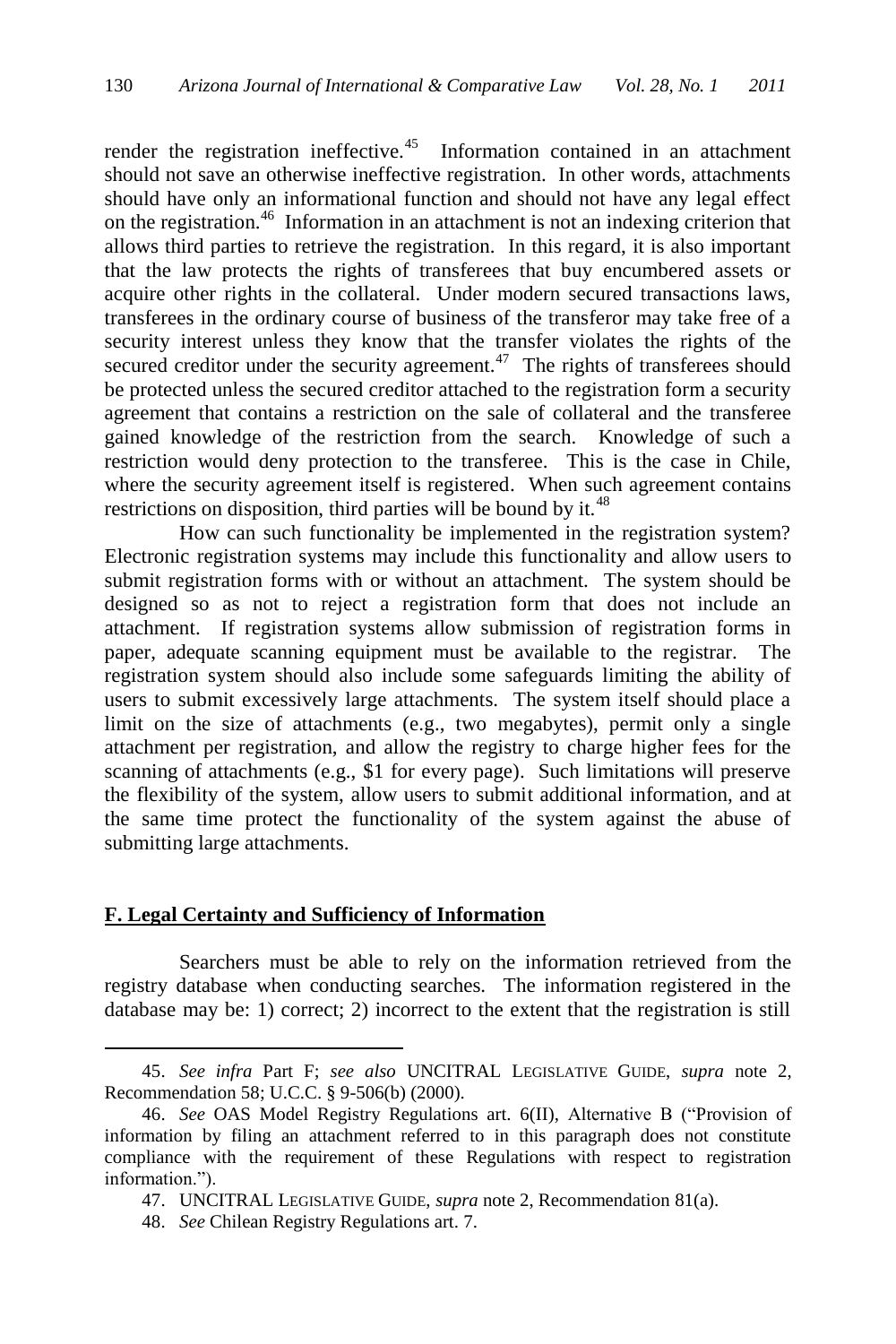retrievable (e.g., an address of the debtor is no longer current); or 3) incorrect to the extent that the registration is not retrievable (e.g., the debtor's name contains errors that prevent the system's search logic from retrieving the registration under the search using the debtor's correct name). How should the searcher respond? The law must provide a clear answer as to which registrations will be effective even if they contain an error or other misleading information. This is known as the test of sufficiency of information provided in a registration form.

The test of sufficiency depends on the type of information provided in registration forms and distinguishes between the information that is used to index registrations (e.g., the debtor's identifier) and that which is not utilized as the indexing criterion (e.g., the secured creditor's identifier). Notice-registration systems are invariably searchable by a debtor's identifier. In other words, all registrations are indexed according to the debtor's identifier, and when a third party searches the registry database, it will use the debtor's identifier, whether a name or unique identification number. If the registrant made an error in the debtor's identifier and entered "Perdo Silva," the searcher using the debtor's correct name "Pedro Silvas" may not be able to retrieve it, depending on the type of search logic used by the registration system. In this case, the test of sufficiency should render the registration ineffective if it would not be retrieved by a search under the correct debtor identifier. $49$  The test of sufficiency (i.e., the test of the search logic with respect to the debtor identifier) is objective because the effectiveness of the registration depends on the retrievability of the registration by the official search logic of the registration system. $50$ 

With regard to information that is not an indexing/search criterion, the test of sufficiency is more relaxed, and errors in such information should not render a registration ineffective as would be the case with errors in a debtor's identifier. In other words, the same error in the debtor's and secured creditor's identifier may have different legal consequences. If the registrant makes an error in the secured creditor's identifier, the registration will be ineffective only when it is seriously misleading. In this case, the test of sufficiency is subjective and will depend on the gravity of the error and its potential to mislead. Unlike the objective search logic test, the subjective seriously misleading test allows the judge to consider equities of the particular case. For instance, U.S. courts have held that errors such as listing the debtor's business address instead of a home address,<sup>51</sup> missing the description of a crane by one digit,<sup>52</sup> or entering the wrong

<sup>49.</sup> *See* UNCITRAL LEGISLATIVE GUIDE, *supra* note 2, Recommendation 58.

<sup>50.</sup> The registration should be ineffective even if it may be retrieved using an unofficial "wildcard" type of search logic or searching the records maintained by a private entity such as a service company.

<sup>51.</sup> Grabowski v. Deere & Co. (*In re* Grabowski), 277 B.R. 388, 392 (Bankr. S.D. Ill. 2002).

<sup>52.</sup> Maxus Leasing Grp., Inc. v. Kobelco Am., Inc., No. 5:04-CV-518, 2007 WL 655779, at \*3 (N.D.N.Y. Feb. 26, 2007).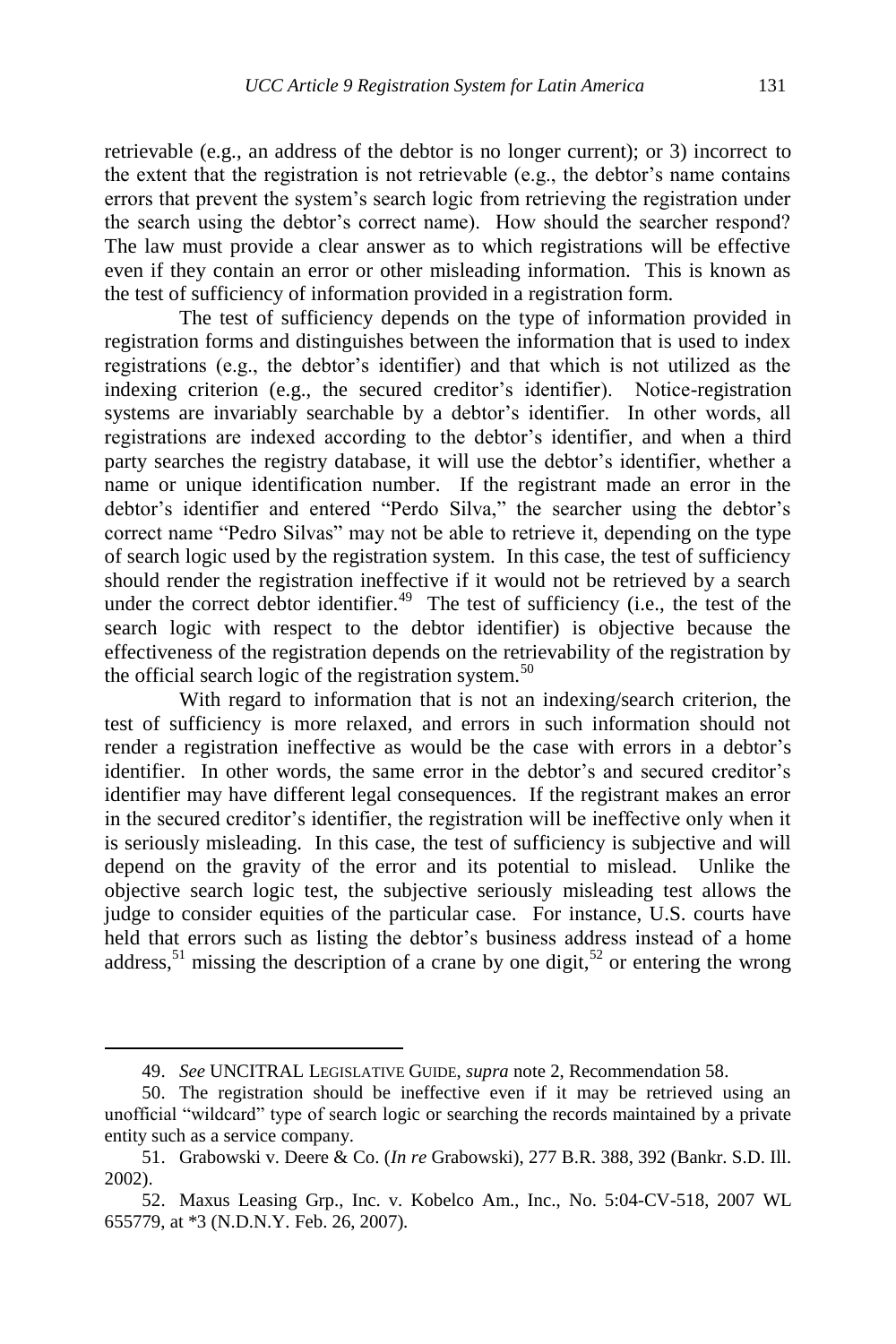contract number of an annuity<sup>53</sup> are not seriously misleading. By contrast, indicating an address for collateral when it is located at a different address<sup>54</sup> or listing the serial number of equipment that identifies an item that is substantially different in appearance, performance, and price<sup>55</sup> have been held to be seriously misleading.

The law should provide for the legal consequences of errors in registrations. The recommended approach is to apply different tests to errors in indexing/searching criteria and non-indexing/searching criteria as highlighted above. However, only Honduras addresses errors in registrations in its Registry Regulations. Chile, Guatemala, Mexico, and Peru should incorporate the rules set out in the *UNCITRAL Legislative Guide* and the model registry recommendations and, thus, provide guidance to their judges that will ultimately decide the questions of effectiveness and sufficiency of registrations. Judges in Latin American jurisdictions are unfamiliar with the functioning of notice-registration systems and the impact of errors on the effectiveness of registrations. Unless clear guidance is provided, they may issue decisions contrary to the expectations of secured creditors and render their security interests essentially unsecured and vulnerable to other claims.

For the efficient resolution of disputes, it is important that registered information be accorded due evidentiary weight. Parties should not be able to dispute the status and content of information on public record. For instance, if the record shows that the registration form was registered on a specific date, the registrant should not be able to persuade the judge that it was actually registered earlier. Or, if the registration describes the collateral as "inventory," the registrant should not be able to persuade the judge that the registration form originally submitted also referred to "equipment," but it somehow got lost in the system. Interested parties may also request that the registry issue a certificate of the information on record.<sup>56</sup> The registry may issue such a certificate in writing that bears the logo, seal, and signature of the registrar or issue one electronically that contains an electronic signature and digital seal, as is the case in Mexico.<sup>57</sup>

Registry regulations typically distinguish between search results from the registry database by users over the Internet and the actual form of a certificate issued by the registry. The legal effect of a search result a user prints may be different from a certificate issued as a result of a search conducted by a registry employee. For instance, the SUNARP User Agreement provides that Internet search results are merely informative; printouts do not have any evidentiary value

<sup>53.</sup> ProGrowth Bank, Inc. v. Wells Fargo Bank, N.A., 558 F.3d 809, 815 (8th Cir. 2009).

<sup>54.</sup> Allete, Inc. v. GEC Eng'g, Inc., 726 N.W.2d 520, 524 (Minn. Ct. App. 2007).

<sup>55.</sup> Deere Credit, Inc. v. Pickle Logging, Inc. (*In re* Pickle Logging, Inc.), 286 B.R. 181, 184 (Bankr. M.D. Ga. 2002).

<sup>56.</sup> *See* Mexican LGM art. 32 bis 7; U.C.C. § 9-523(d) (2000).

<sup>57.</sup> *See* Mexican Registry Regulations art. 24 (authorizing the registry to issue electronic certificates).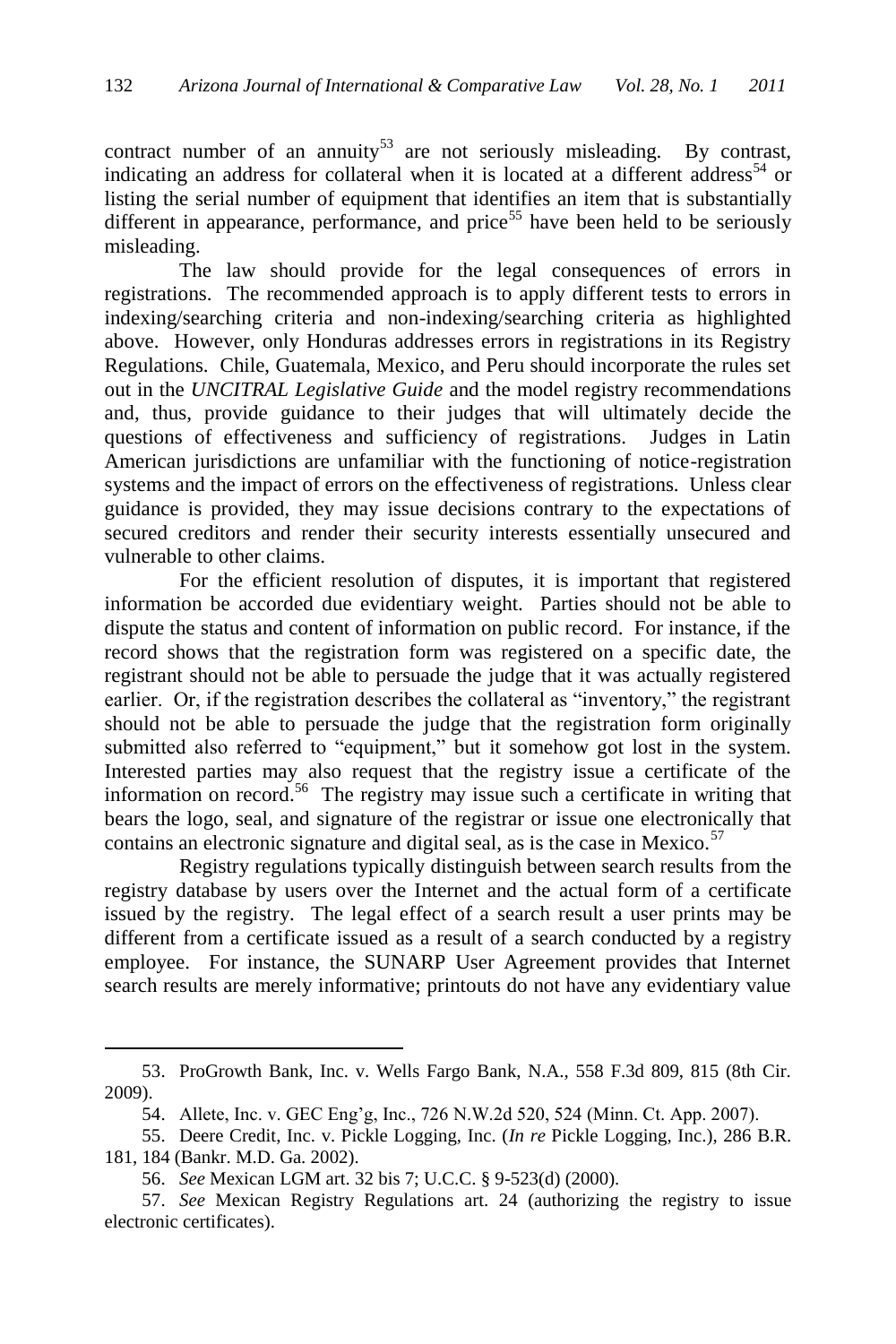in judicial or administrative proceedings.<sup>58</sup> Laws make this distinction between the types of searches, although the search conducted by an individual should retrieve the same result as the search conducted by a registrar because they access the same registered information and search logic.

#### **G. Integrity of the Record**

The person who enters information into the registration form, whether on paper or electronically, is solely responsible for its accuracy. Neither the registrar nor a third party such as the notary verifies, validates, or otherwise scrutinizes the content of the registration form.<sup>59</sup> Yet, in a number of jurisdictions, information provided in the registration form must be verified by a notary, the registrar, or even both. $^{60}$  In Peru, the notary must certify the registration form before it is submitted for registration. The notarial certification requires that the registration form be manually or electronically signed by both the secured creditor and the debtor.<sup>61</sup> The notary verifies the identity as well as the capacity of the parties to enter into a secured transaction and ensures that all required information has been provided in the registration form. $62$ 

In addition to the certification that may occur prior to the submission of the registration form to the registry, the information contained therein may be subject to another verification that is conducted by the registrar. This type of verification is commonly known as validation, or *calificación* in Spanish. The entire Chapter III of the Peruvian Registry Regulations is dedicated to the process of validation. Pursuant to Article 47, the registrar has three working days following the day of receipt of the registration form to complete the validation. The responsibility of the Peruvian registrar contrasts with that of the registrar under Article 5 of the OAS Model Registry Regulations, which provides:

> The duties and responsibilities of the Registry are ministerial. The Registry has no obligation to verify the accuracy of registration information submitted to it. In accepting or rejecting a form for registration, the Registry does not assess the legal sufficiency of the registration information and does not determine whether it is factually correct or incorrect. The

<sup>58.</sup> All printouts from the Registry are labeled with the following heading: "COPIA INFORMATIVA EMITIDA A TRAVES DE CONSULTA POR INTERNET. NO TIENE VALIDEZ PARA NINGÚN TRÁMITE ADMINISTRATIVO, JUDICIAL U OTROS." *See* SUNARP User Agreement, *supra* note 28, at cl. 3.

<sup>59.</sup> *See* UNCITRAL LEGISLATIVE GUIDE, *supra* note 2, Recommendation 54(d).

<sup>60.</sup> *See, e.g.*, Peruvian Registry Regulations art. 25.

<sup>61.</sup> *Id.* art. 28(13).

<sup>62.</sup> *Id.* art. 36.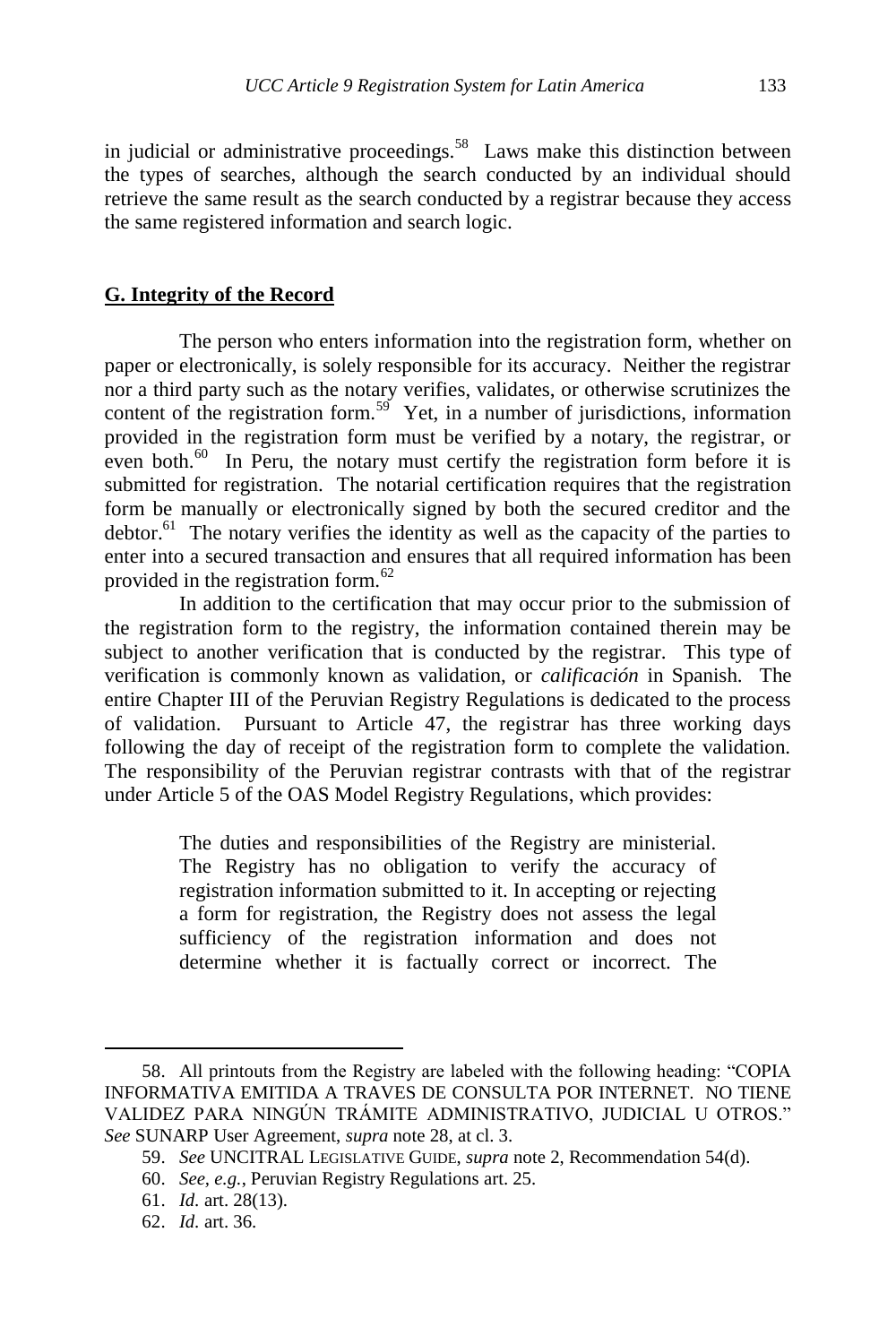Registry does not determine whether or not a registration or cancellation has been authorized.<sup>63</sup>

The role of the UCC filing officer is similarly restricted to performing administrative or ministerial functions.<sup>64</sup> The Honduran Secured Transactions Law also bestows minimal validation powers on the registrar that are effectively limited to ensuring that all of the required information has been provided.<sup>65</sup> The Honduran registrar, however, has no authority to examine the content of the registration form and verify the accuracy of the information provided therein.<sup>66</sup>

Responsibility for the correctness of the information submitted for registration is on the secured creditor or its agent who effects the registration. Article 32 bis 4 of the Mexican Commercial Code expressly provides that creditors and other persons who submit registration forms are responsible for legal effects of the information provided therein and its veracity. This responsibility persists as long as the registration remains effective. Accordingly, when some information turns out to be incorrect or the arrangement with the borrower changes so that it might require an amendment of the registration (e.g., some collateral has been released from the security interest), the secured creditor shall be responsible for effecting the changes. Pursuant to Article 43 of the Honduran Secured Transactions Law, only the secured creditor or its agent may effect any changes such as amendments, continuation, and cancellation of the registration.

In a notice-registration system, the registrar should not be able to alter the record upon his or her own initiative or upon request of the secured creditor. The duty to rectify any errors or amend the registration when necessary should be placed on the secured creditor—as is the case under the Mexican Commercial Code.<sup>67</sup> However, this does not appear to be the case in other jurisdictions in Latin America. For instance, in Peru, the registrar may rectify inaccurately registered information.<sup>68</sup> Some inaccurate information may be corrected upon

<sup>63.</sup> OAS Model Registry Regulations art. 5.

<sup>64.</sup> The UCC Article 9 Model Administrative Rules provides: "The duties and responsibilities of the filing officer with respect to the administration of the UCC are ministerial. In accepting for filing or refusing to file a UCC record pursuant to these rules, the filing officer does not determine the legal sufficiency or insufficiency of the UCC record, determine that information in the record is correct or incorrect, in whole or in part, or create a presumption that information in the UCC record is correct or incorrect, in whole or in part.‖ Model Administrative Rules: Uniform Commercial Code, Article 9, INT'L ASS'N OF COMMERCIAL ADM'RS, sec. 2, r. 200 (2010), *available at* http://www.iaca.org/downloads/2010Conference/STS/v14-2010\_Model\_Administrative\_ Rules.pdf.

<sup>65.</sup> *See* Honduran LGM art. 42(5).

<sup>66.</sup> *Id.*

<sup>67.</sup> *See* CCo. art. 32 bis 4 (Mex.) (providing that it is the responsibility of the person who effected the registration to rectify any errors).

<sup>68.</sup> Reglamento de los Registros Públicos, tit. VI, art. 76, Resolución No. 195-2001- SUNARP/SN (Oct. 1, 2001), *available at* http://www.sunarp.gob.pe/publi\_RRP0.asp.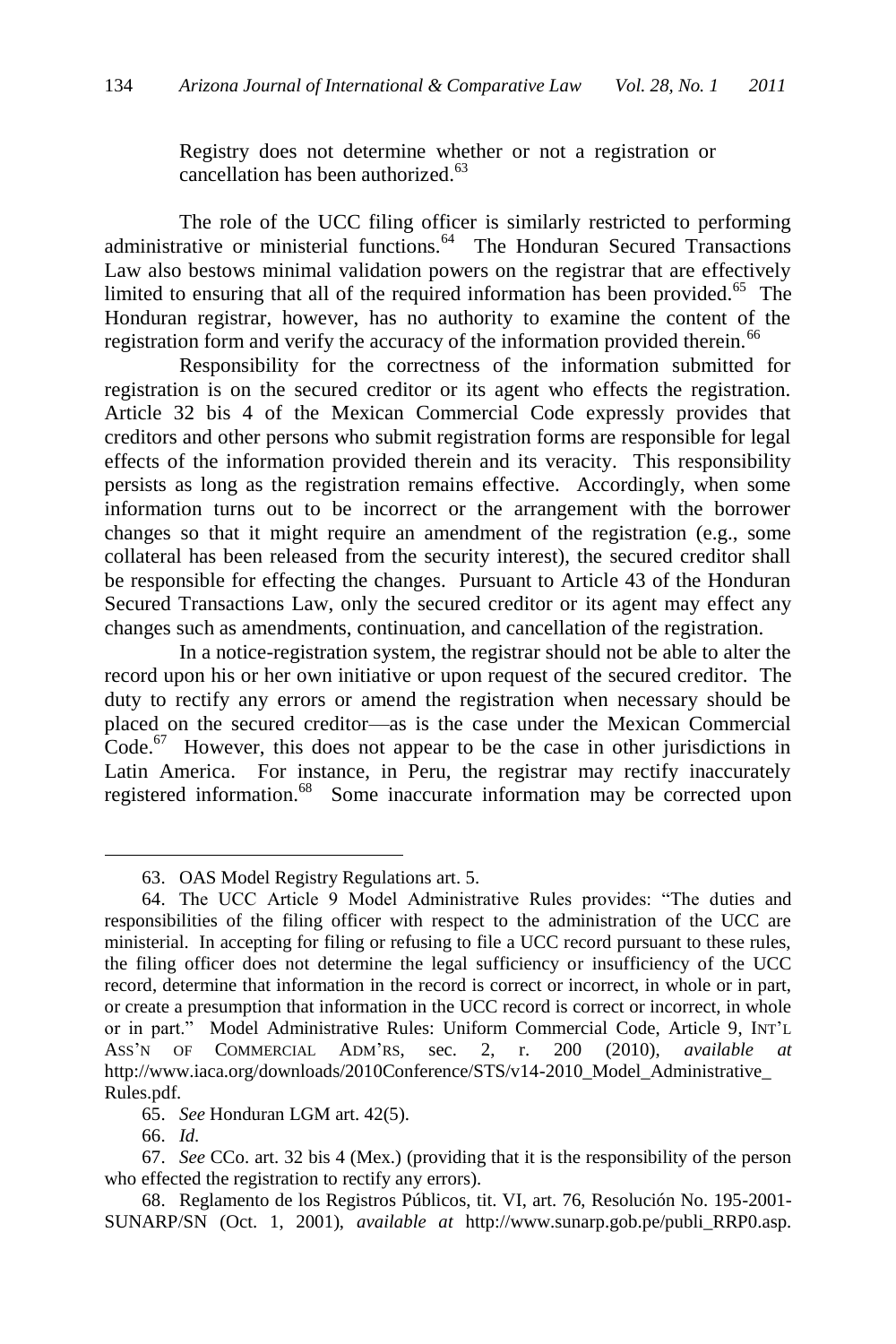request from an affected party or upon a registrar's own initiative if material errors are discovered.<sup>69</sup> The Chilean registrar has the same power pursuant to Article 26 of the Law on Non-Possessory Pledges. This authority of the registrar to correct errors contradicts the limited role of the registrar under the OAS Model Registry Regulations, the Honduran Law on Secured Transactions, as well as the *UNCITRAL Legislative Guide*.

#### **H. Immediate Registration**

Modern registration systems are designed so that the secured creditor and other registrants have direct access to the interface through which they submit registration forms to the centralized database. The registrant may enter the required information in a screen on a computer and click a "Register" button to submit a registration form. Once the registrant clicks the "Register" button, and the registration form is not rejected, it will become immediately available to third party searchers. Practically, there is no gap between the moment of submission of a registration form and its public availability. Accordingly, the registration is effective against third parties almost instantly after its submission. Available technology makes such immediate registrations possible. Article 32 bis 4 of the Mexican Commercial Code aspires to implement procedures that would process registration forms "immediately upon their receipt."

Immediacy of registration requires that the registrar not be involved in the registration process. In some jurisdictions, registration systems were set up to allow users to submit registration forms electronically to the registry. However, upon submission of the registration form through an electronic system, the registrar would print out a hard copy, verify its contents, and ensure that other formalities had been satisfied. Modern registration systems should allow not only electronic submission of registration forms, but also their immediate indexing and storage in the database. All steps in the registration process, from the submission to the actual storage, should be automated, and any human intervention should be eliminated. Article 32 bis 4(I) of the Mexican Commercial Code seeks to implement such automation of the registration process.

In registration systems that allow delivery of paper-based registration forms, it is important that the time of effectiveness of the registration coincide with its searchability. Registrations should not be effective before they become publicly searchable. In other words, the registration will be effective against third parties<sup> $70$ </sup> only when it is publicly accessible to searchers, and not when a

Article 75 defines inaccuracy of the Registry as "any discrepancy between registered information and extra-registry reality." *Id.* art. 75.

<sup>69.</sup> *Id*. art. 76.

<sup>70.</sup> It is the registration rather than a security interest that is effective against third parties when it becomes searchable. Registration may be effected before the security agreement is concluded, as a result of which the security interest at the time of registration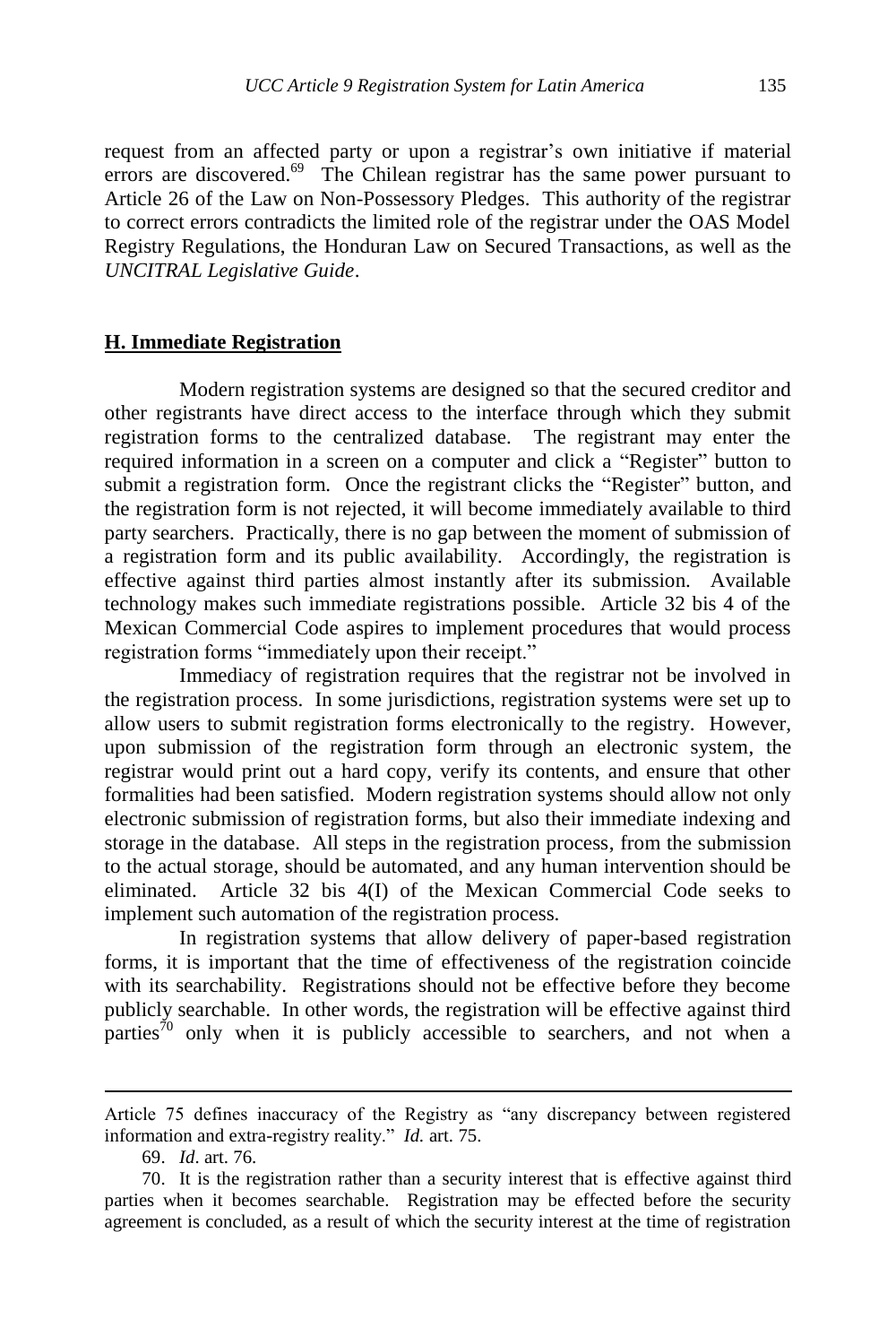registration form is delivered to a registry office. This is the position recommended in the *UNCITRAL Legislative Guide*<sup>71</sup> as well as the OAS Model Registry Regulations.<sup>72</sup> However, a number of legal regimes provide that a registration is effective when delivered to the registry office. Peru is one such system.<sup>73</sup> When the registration is effective upon delivery and before it becomes searchable, the burden is placed on the searcher, who must be wary of the possibility of not-yet-public registrations. If a similar delay between the receipt and searchability of the registration occurs in an electronic registration system, the legislature must appropriately place the risk on one of the parties. Such delays are very rare in contemporary electronic registration systems. With the increasing use of electronic registration systems, the immediacy of registration will become the rule.

Registered information should be available in real time so that the searcher should be able to access information as presently registered in the registry database.<sup>74</sup> In other words, the ability of the registration system to process registration forms as soon as they are submitted provides confidence to searchers, who may rely on the search results reflecting the information presently registered. Such a registration system benefits: 1) the registrant, who immediately knows whether the registration was completed; 2) the searcher, who knows that it will not be subject to not-yet-registered notices of security interests; and 3) the borrower, who will get quicker access to funds.

# **I. Inexpensive Access**

Fees to access the registry services must be set at a level that is not higher than necessary to recover the cost of the registry. The registry should not operate as a proverbial "cash-cow," generating income for the operator and/or the government. Expensive access to the registry service may undo the benefits of a modern secured transactions legal framework. Even if the law eliminated excessive formalities, provided clear rules on perfection and priorities, and allowed extrajudicial enforcement, creditors might be reluctant to lend under this framework if the registration fees are exorbitant. In extreme situations, creditors may even ask the borrower to relocate to a different jurisdiction with much lower registration fees. The policy of low-cost access has been incorporated into Article 20 of the OAS Model Registry Regulations, which states that "[t]he Registry may

may not yet have been created. Unless the security interest has been created, it is not effective against third parties.

<sup>71.</sup> *See* UNCITRAL LEGISLATIVE GUIDE, *supra* note 2, Recommendation 70.

<sup>72.</sup> *See* OAS Model Registry Regulations art. 6(I) ("A registration is effected when the registration information required by the Law and these Regulations has been entered into the database of the Registry and is searchable as provided in these Regulations.").

<sup>73.</sup> Peruvian Registry Regulations art. 6.

<sup>74.</sup> *Id.* art. 8.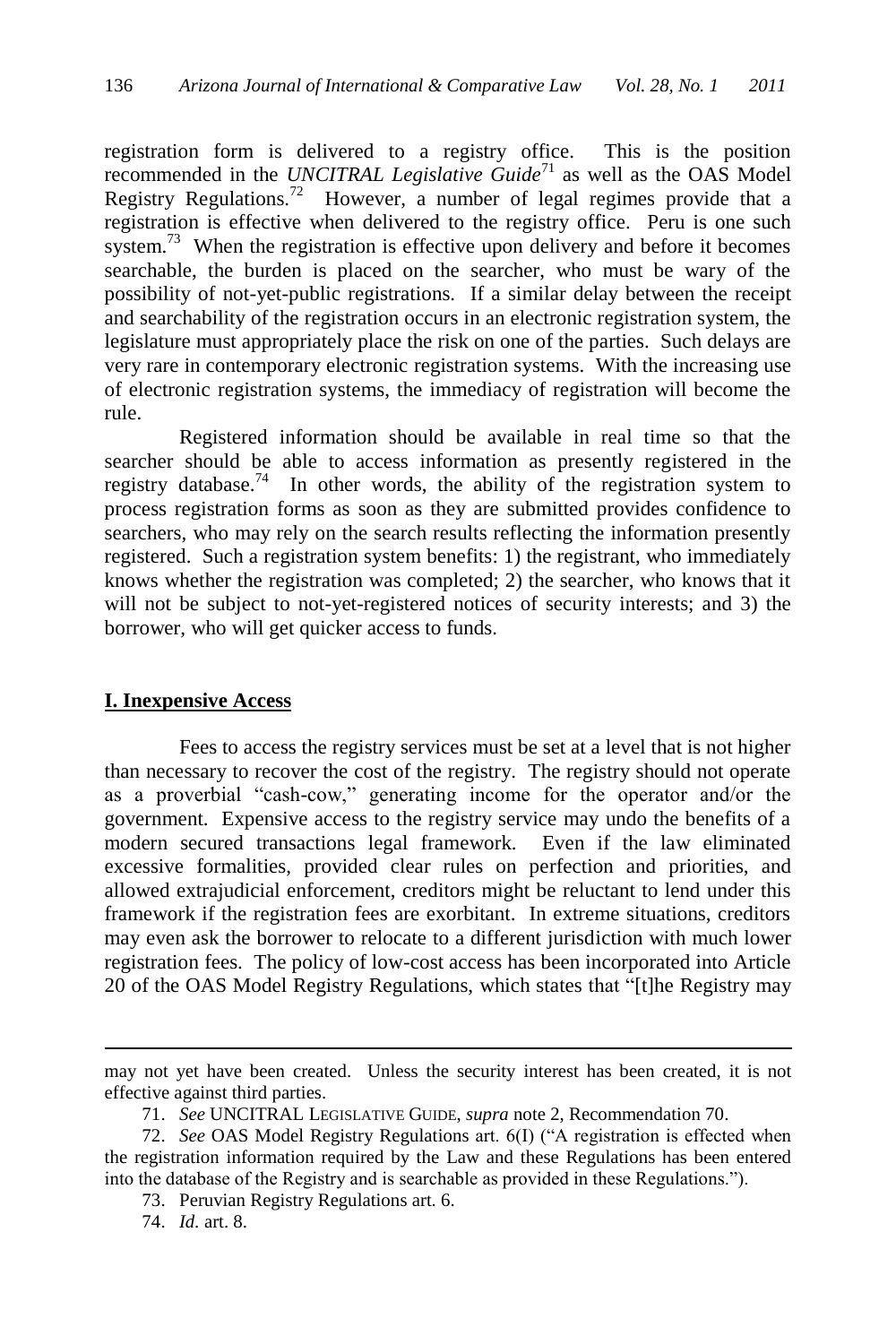charge a fee for the costs of the service it provided."<sup>75</sup> Similarly, Recommendation 54(i) of the *UNCITRAL Legislative Guide* provides: "[F]ees for registration and for searching, if any, are set at a level no higher than necessary to permit cost recovery."<sup>76</sup>

The registry designer should develop a budget that would factor in the costs for the acquisition/maintenance of the hardware and the software necessary to operate the hardware; the acquisition and/or design of the registry software application; wages for registry employees, if any; upkeep of the facilities where the hardware is stored; and periodic upgrades to the registry software application. States should refrain from acquiring expensive hardware, software, or a registry application. An expensive system would consequently require high fees to recoup the acquisition and maintenance costs. For example, a \$10 million registry application may drive up the registration fees to an unreasonably high level. Modern registration systems place the responsibility for registrations and searches on secured creditors and their agents (e.g., service companies), who have direct access to the registry interface for the submission of registration forms. Consequently, the cost of labor for the registry personnel necessary to process paper-based registration forms will be gradually reduced and ultimately be quite modest. The cost of the other components listed above can be easily and objectively estimated and budgeted. Furthermore, with technology advances, the cost of maintenance and upgrades is also reduced.

The registration fee amount has the potential to significantly drive down the number of registrations. For instance, the July 2009 bulletin of the Guatemalan registry of security interests reported that, during the initial eight months of operation, only 588 registrations had been made.<sup>77</sup> Registration fees in Guatemala are currently being calculated as a percentage of the maximum amount of the secured obligation—and in some cases, they have exceeded US\$1,200 per registration.<sup>78</sup> In one particularly excessive case, on July 5, 2010, the Guatemalan registry charged a fee of US\$112,000 for the registration of a security interest

<sup>75.</sup> OAS Model Registry Regulations art. 20.

<sup>76.</sup> UNCITRAL LEGISLATIVE GUIDE, *supra* note 2, Recommendation 54; *see also* Commentary, UNCITRAL LEGISLATIVE GUIDE, *supra* note 2, at 158 (providing that "the fundamental logic of a general security rights registry system is to enhance transparency and certainty regarding security rights. For this reason, modern registry systems are designed so as to encourage registrants and searchers to use the system. It is, therefore, critical for fees to be set at a level that facilitates access, while still enabling the system to recover its capital and operational costs within a reasonable period of time. Excessive registration and searching fees designed to raise revenue rather than support the cost of the system are tantamount to a tax (ultimately borne by borrowers) that discourages access to and use of the system.").

<sup>77.</sup> *See* Boletín Informativo, Registro de Garantías Mobiliarias (July 2009), *available at* http://www.rgm.gob.gt/documentos/boletin\_julio\_2009.pdf.

<sup>78.</sup> *See* Acuerdo Gubernativo No. 55-2010 (Feb. 10, 2010), http://www.rgm.gob.gt/documentos/ARANCEL.pdf.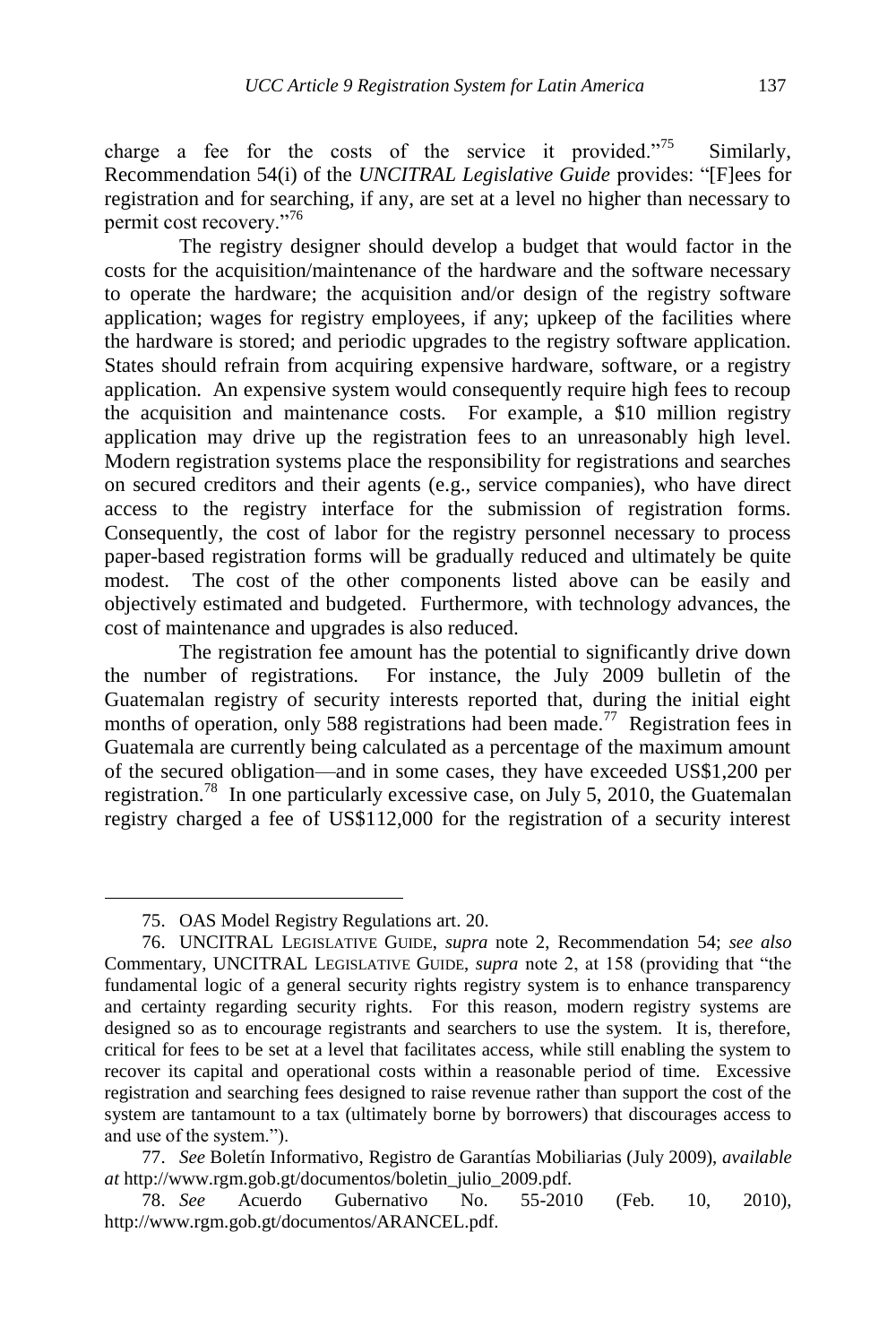securing a loan provided to Sucden Americas Corporation.<sup>79</sup> With a low flat fee, the number of registrations could have been significantly higher. In modern systems—such as those that operate in Canada and in the United States—tens of thousands of registrations are processed on a monthly basis. The annual revenue from collecting registration fees in the largest filing jurisdictions, such as California or Illinois, exceeds a few million U.S. dollars. In some U.S. states, higher flat fees are charged for the processing of paper-based registration forms to encourage registrants to utilize the electronic registration service that places less of a burden on the registrars. For instance, the Secretary of State's office in Delaware charges a flat \$100 fee for the processing of paper-based registration forms, while the fee is only \$30 for electronic registrations.<sup>80</sup>

#### **J. Interconnectivity**

Modern secured transactions regimes have a broad scope in terms of personal property assets that may be subject to a security interest. Most items of personal property are not uniquely identifiable by serial numbers, and specialized registries for the registration of title and rights thereto do not exist. Inventory or accounts receivable may be described in registration forms generically, that is to say not by a serial number of every item of inventory or an invoice number of every account receivable. Notices of security interests in such personal property assets must be submitted to a centralized registry of security interests.

Borrowers may also collateralize their loans with fixtures, which are a category of assets that overlap both personal and real property.<sup>81</sup> A fixture is essentially an item of personal property (e.g., an air-conditioning unit) that is or will be attached to an immovable. Sometimes, it may not be clear whether notices of security interests taken in fixtures must be registered in the registry of security interests in personal property or in the real property registry. Modern secured transaction laws provide that security interests in fixtures may be perfected by registration in either the registry of security interests or the real property registry. $82$ The law then provides which registration has priority.<sup>83</sup>

<sup>79.</sup> *See generally* Urías Gamarro, *Inscriben garantía por US\$75 millones*, PRENSALIBRE.COM (July 29, 2010), http://www.prensalibre.com/economia/Inscribengarantia-US75-millones\_0\_307169292.html (providing a press release announcing the loan but not the registration fee).

<sup>80.</sup> *See UCC Filing & Expedited Fees*, DEL. DEP'T OF STATE (July 6, 2010), http://corp.delaware.gov/uccfeesSept09.shtml.

<sup>81.</sup> *See, e.g.*, UNCITRAL LEGISLATIVE GUIDE, *supra* note 2, at 456 (using the term "attachment to immovable property," which is defined in the Terminology Section as "a tangible asset that is so physically attached to immovable property that, despite the fact that it has not lost its separate identity, it is treated as immovable property under the law of the State where the immovable property is located.").

<sup>82.</sup> *See* U.C.C. § 9-501(a) (2000).

<sup>83.</sup> *Id.* § 9-334(e).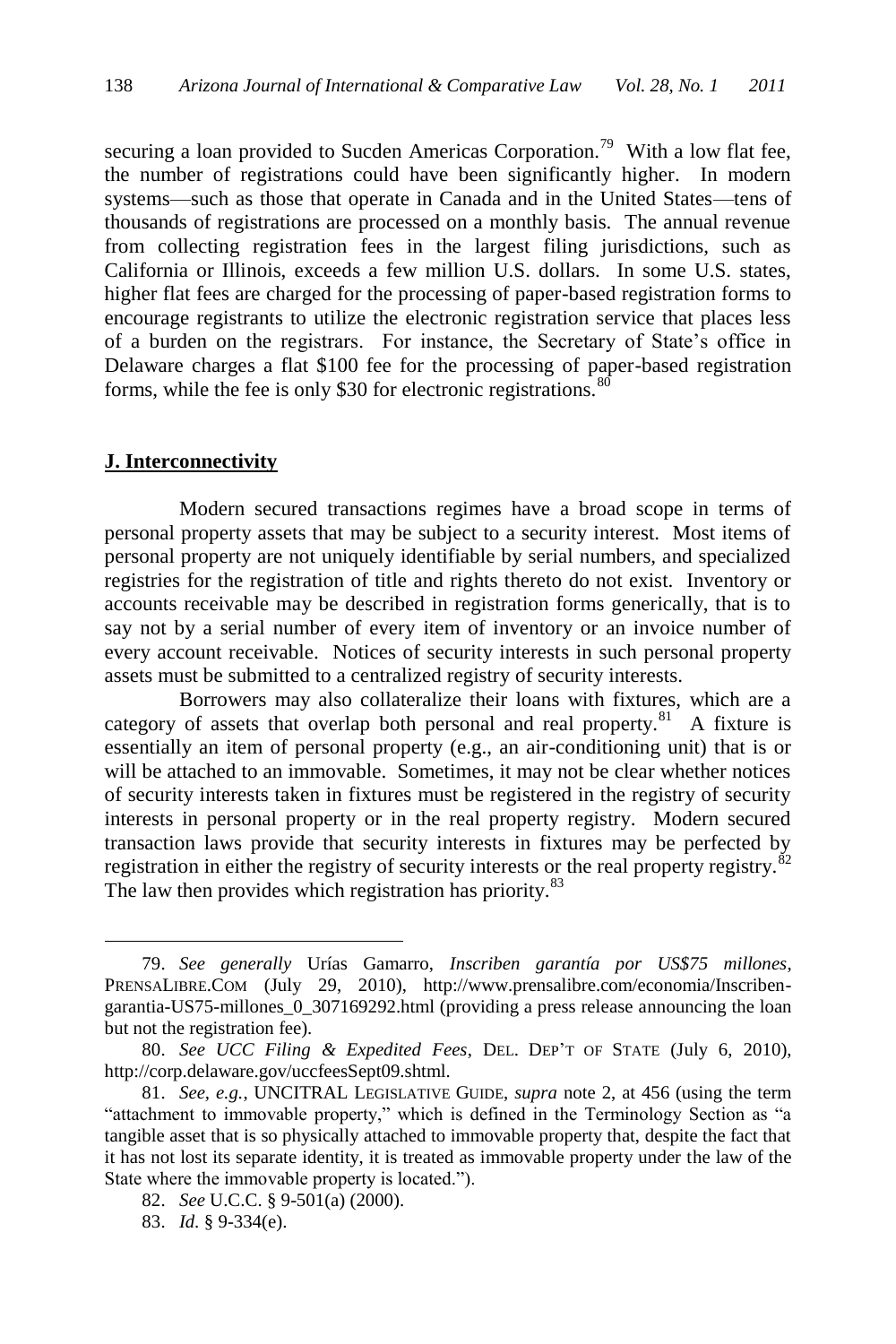Specialized registries exist for certain personal property assets in which only title or both title and related interests are registered. For instance, registries for intellectual property rights such as patents and copyrights may record both title and security interests to such assets. Specialized asset-based registries exist in many jurisdictions for vehicles, boats, aircraft, trailers, etc. Registration of notices of security interests in these specialized asset-based registries may be either exclusive of or alternative to the registration of notices in the registry of security interests. If the registration of security interests is exclusive, a registration made in the registry of security interests describing such assets will be ineffective to perfect a security interest. If the registration is alternative, a registration in the registry of security interests will perfect the security interest, but, as in the case of fixtures mentioned above, the law must set forth clear priority rules.

Suppose that under the local law a registration against fixtures, intellectual property rights, and vehicles in the registry of security interests will render the security interest perfected. However, the law provides that a registration made in the respective specialized asset-based registry will not only perfect a security interest, but also will have priority over the security interest perfected by registration in the registry of security interests.<sup>84</sup> In some cases, the registration in the registry of security interests shall be ineffective unless an appropriate annotation is made in the specialized registry. Accordingly, the secured creditor may be required to submit two registration forms, satisfy two separate registration procedures and formalities, and pay two registration fees.

Article 25 of the Chilean Law on Non-Possessory Pledges expressly declares the security interest taken in a special asset such as a vehicle ineffective against third parties unless a marginal annotation referring to the registration in the registry of security interests is made in the Registry of Motor Vehicles. Article 2 of the Chilean Registry Regulations provides that a request for annotation be submitted to the relevant specialized registry if the registration covers an asset referenced in that Article. The law may also protect transferees of such assets that relied on the clean title record in the specialized asset-based registry.<sup>85</sup> Accordingly, the security interest perfected by registration in the registry of security interests may be vulnerable to security interests perfected by registration in the specialized asset-based registry as well as to transferees that acquire rights to the special asset in reliance on the clean record. How can the secured creditor achieve priority for its security interest that covers assets subject to specialized asset-based registration without having to make two separate registrations?

The registry system for notices of security interests may be designed and programmed to connect to specialized asset-based registries to forward information about the asset that was described as collateral in a registration form. For instance, the registration form may include Volkswagen Passat, VIN WVWAK73C86P056054, in the collateral description for serial number assets.

<sup>84.</sup> *See* UNCITRAL LEGISLATIVE GUIDE, *supra* note 2, Recommendation 77(a).

<sup>85.</sup> *See id.* Recommendation 78.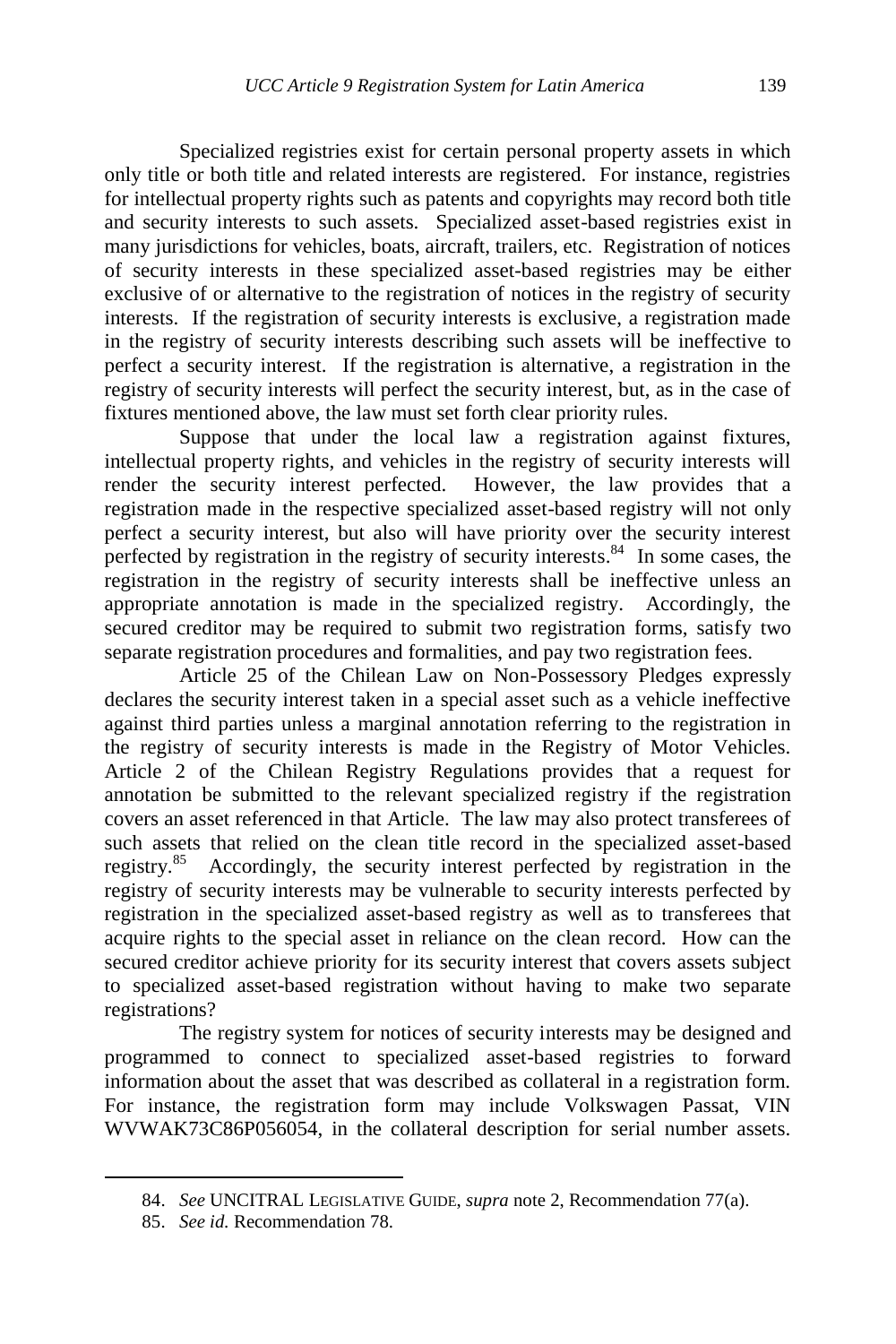The registry system may then forward the registration form itself or a short notice that a registration of a security interest against the identified vehicle has been made in the registry of security interests to the specialized asset-based registry in this case the vehicle registry. The vehicle registry may be designed to automatically associate the received notice with the record of ownership to the vehicle so that a searcher of the vehicle registry records will be notified of the security interest and directed to the registry of security interests to find out more information. Ideally, this interconnection between the two registries should operate automatically without any human input on either of the ends. Article 31 bis of the Mexican Registry Regulations provides that the relevant specialized asset-based registry should replicate the record of the registry of security interests in case the registration form covers some assets that are registered in a specialized registry. This replication of records should be effected automatically. A similar interconnection may be designed with other specialized asset-based registries, such as the intellectual property rights registry, the real property registry, the registry of aircrafts, etc. A number of legal and registration systems already provide for such interconnections (e.g., Peru).<sup>86</sup>

However, it is important that the assets subject to registration in the specialized asset-based registries be singled out and clearly identified in registration forms so that the system may recognize them and connect with the appropriate specialized asset-based registry. The system will not be able to parse through a lengthy collateral description looking for any assets described therein that may require submission of a notice to a specialized asset-based registry. Instead, for this interconnection to operate efficiently, the secured transaction laws or the registry regulations must require that secured creditors identify such assets in registration forms by unique identifiers such as serial numbers and descriptions that will allow the registration system to quickly identify them and connect to the appropriate specialized asset-based registry. For instance, the Chilean Registry Regulations require identification of a serial number for a vehicle that will allow the registry of security interests to submit a request for annotation to the Registry of Motor Vehicles.<sup>87</sup> Accordingly, the legislator should designate certain assets as serial number property and require that, in addition to the general description, the secured creditor must indicate that the asset is a serial number property (e.g., by checking a box), and enter the relevant serial number. The law must also address the consequences of a failure to associate a notice of a security interest with the particular title record in the specialized asset-based registry.

The first function of an interconnection with specialized registries is to ensure that the rights of secured creditors are perfected with priority against other creditors and transferees. The second function is to validate some of the collateral information provided in the registration form. When a registration form that describes a vehicle by its serial number is submitted for registration, the registry

<sup>86.</sup> *See* Peruvian Registry Regulations art. 15.

<sup>87.</sup> *See also* Chilean Registry Regulations art. 9(d) (providing that the registrant will be required to pay a fee, in addition to the registration fee, for any annotation that is made in the specialized registry).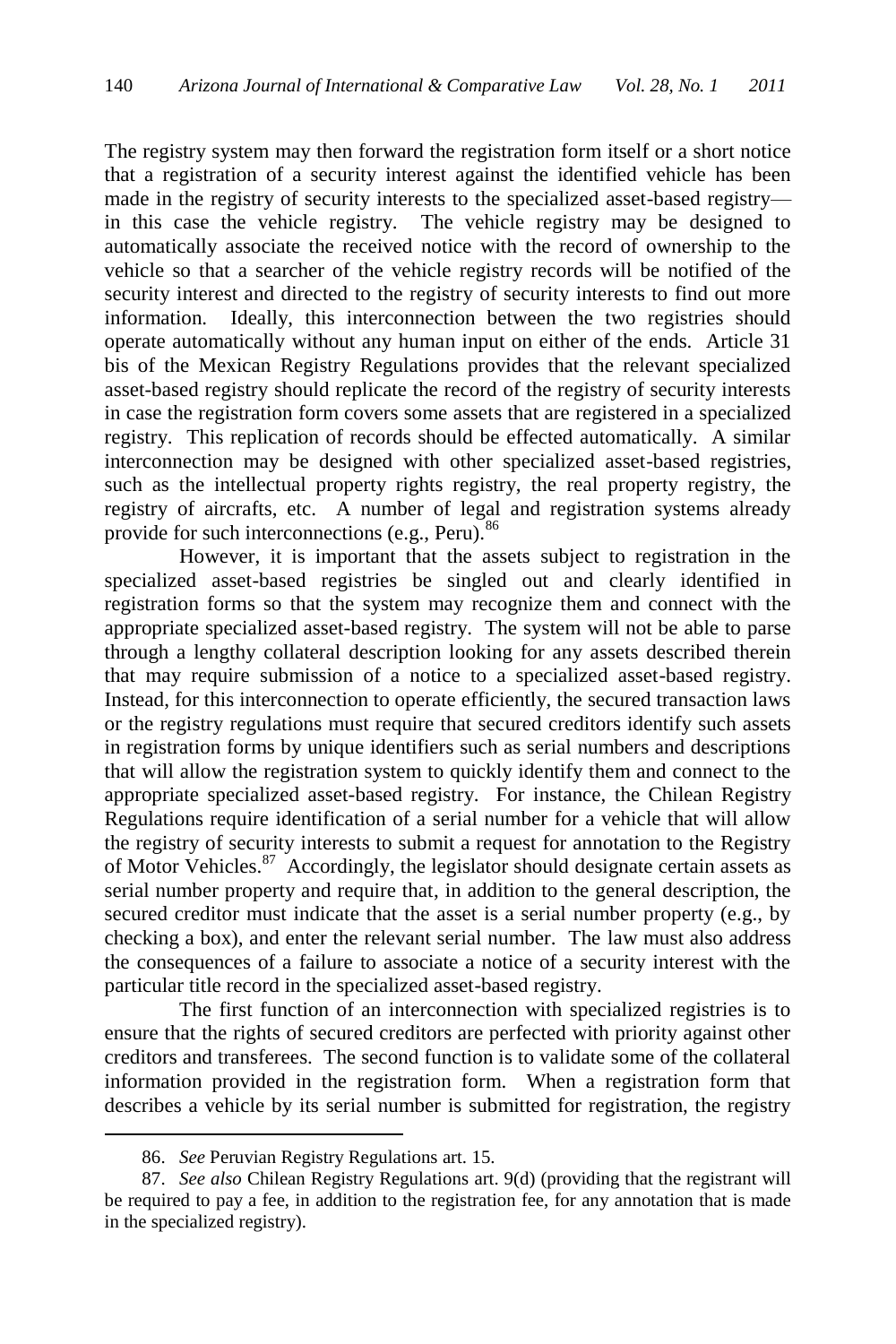of security interests may check the serial number provided against a serial number maintained in the vehicle registry records. If no match is retrieved, the system may display an error message that the serial number provided does not match any record in the vehicle registry. Most likely, the secured creditor entered the serial number incorrectly and the system will alert the secured creditor to this error. This limited validation service provided by the registry of security interests may minimize errors in serial number descriptions and thus, save some registrations from being rendered ineffective.

The registry of security interests may also be connected with a registry or central data source that maintains identification information for potential debtors. For instance, a state agency may maintain information about individuals in a registry of births, taxpayers, or voters. Business registries and tax authorities possess information about entities. Unless privacy concerns prevent its establishment, the registry of security interests may be connected to one of these registries or data sources for the purpose of validating identification information of debtors. When the secured creditor enters the unique number, name, and address of the debtor, the system may automatically check this information against the record in one of the available data sources. For instance, in the Honduran registry of security interests, when the registrant enters a unique identification number of the debtor who is a Honduran citizen, the system will search the voters' data source. If a positive match is found, the system will automatically populate the fields with the name of the debtor who matched the identification number. If no match is found, no information is populated in the relevant fields. If an incorrect identification number is entered, the search will return the found match. The logic used to connect to the external data source does not know whether the identification number entered is correct; it automatically returns matching information if found. It is up to the user to ensure that the information is correct. Depending on the type of debtor, the system may connect to a registry of births or voters when the debtor is an individual, or to a registry of companies or taxpayers when the debtor is an entity. If the information was provided incorrectly, the system will display a message alerting the registrant to the possibility of an error.

However, the interconnection does not relieve the registrant of the responsibility to ensure that the debtor identifier has been provided correctly. The records of a specialized debtor registry or other data source may be outdated or incorrect. For instance, the name of an organization in the index of the company's registry may be different than the name in its articles of incorporation registered in the database.<sup>88</sup> The voters' data source may be updated only periodically and may

<sup>88.</sup> *See* Edwin E. Smith, *A Summary of the 2010 Amendments to the Official Text of Article 9 of the Uniform Commercial Code*, A.B.A. COMMERCIAL LAW NEWSLETTER, Fall 2010, at 4, 6, *available at* http://apps.americanbar.org/buslaw/blt/content/2011/ 01/0004a.pdf. It may be possible that the company's registry maintains a searchable record of the names of registered organizations that displays the names of organizations with certain abbreviations. However, the name of the registered organization provided in its charter document registered in the record may differ from the name displayed in the searchable record of names.